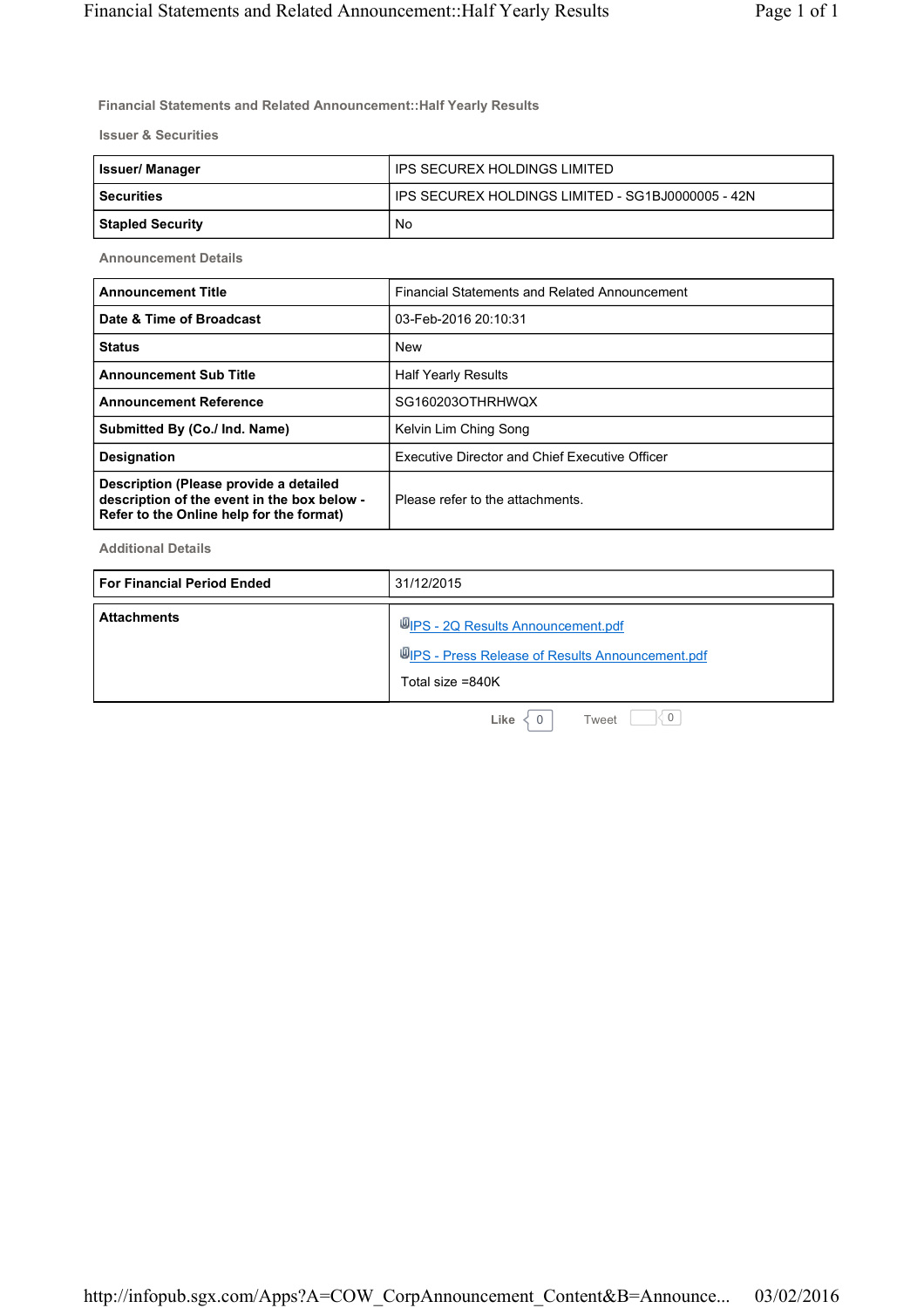

#### **Financial Statements And Dividend Announcement For The Half Year Ended 31 December 2015**

\_\_\_\_\_\_\_\_\_\_\_\_\_\_\_\_\_\_\_\_\_\_\_\_\_\_\_\_\_\_\_\_\_\_\_\_\_\_\_\_\_\_\_\_\_\_\_\_\_\_\_\_\_\_\_\_\_\_\_\_\_\_\_\_\_\_\_\_\_\_\_\_\_\_\_\_\_\_\_\_\_\_\_\_\_\_

**\_\_\_\_\_\_\_\_\_\_\_\_\_\_\_\_\_\_\_\_\_\_\_\_\_\_\_\_\_\_\_\_\_\_\_\_\_\_\_\_\_\_\_\_\_\_\_\_\_\_\_\_\_\_\_\_\_\_\_\_\_\_\_\_\_\_\_\_\_\_\_\_\_\_\_\_\_\_\_\_\_\_\_\_\_\_**

*This announcement has been prepared by IPS Securex Holdings Limited (the "Company" and, together with its subsidiaries, the "Group") and its contents have been reviewed by the Company's Sponsor, United Overseas Bank Limited (the "Sponsor") for compliance with the relevant rules of the SGX-ST. The Sponsor has not independently verified the contents of this announcement.*

*This announcement has not been examined or approved by the SGX-ST. The Sponsor and the SGX-ST assume no responsibility for the contents of this announcement, including the correctness of any of the statements or opinions made or reports contained in this announcement.*

*The contact persons for the Sponsor are Mr Khong Choun Mun, Managing Director, Equity Capital Markets and Mr David Tham, Senior Director, Equity Capital Markets, who can be contacted at 80 Raffles Place, #03-03 UOB Plaza 1, Singapore 048624, Telephone: +65 6533 9898.* 

## **PART I - INFORMATION REQUIRED FOR ANNOUNCEMENT OF HALF YEAR RESULTS**

| corresponding period of the immediately preceding financial year.  |                       |                  |            |
|--------------------------------------------------------------------|-----------------------|------------------|------------|
|                                                                    | Group                 |                  |            |
|                                                                    | <b>Unaudited</b>      | <b>Unaudited</b> | Increase/  |
|                                                                    | 1H2016 <sup>(1)</sup> | 1H2015 $(2)$     | (Decrease) |
|                                                                    | S\$                   | S\$              | % change   |
| <b>Revenue</b>                                                     | 6,963,162             | 5,777,286        | 20.5       |
| Cost of sales                                                      | (3,605,719)           | (2,913,604)      | 23.8       |
| Gross profit                                                       | 3,357,443             | 2,863,682        | 17.2       |
| Other operating income                                             | 194,519               | 295,691          | (34.2)     |
| Administrative expenses                                            | (2,404,492)           | (2,089,438)      | 15.1       |
| Other operating expenses                                           | (18, 181)             | (14, 522)        | 25.2       |
| Finance costs                                                      | (20, 027)             | (12, 459)        | 60.7       |
| Profit before income tax                                           | 1,109,262             | 1,042,954        | 6.4        |
| Income tax expense                                                 | (107, 530)            | (132, 426)       | (18.8)     |
| Profit for the period, representing total comprehensive income for |                       |                  |            |
| the period                                                         | 1,001,732             | 910,528          | 10.0       |

**1(a) An income statement and statement of comprehensive income, or a statement of comprehensive income, for the group, together with a comparative statement for the** 

*(1) "1H2016" refers to the half year ended 31 December 2015.*

*(2) "1H2015" refers to the half year ended 31 December 2014.*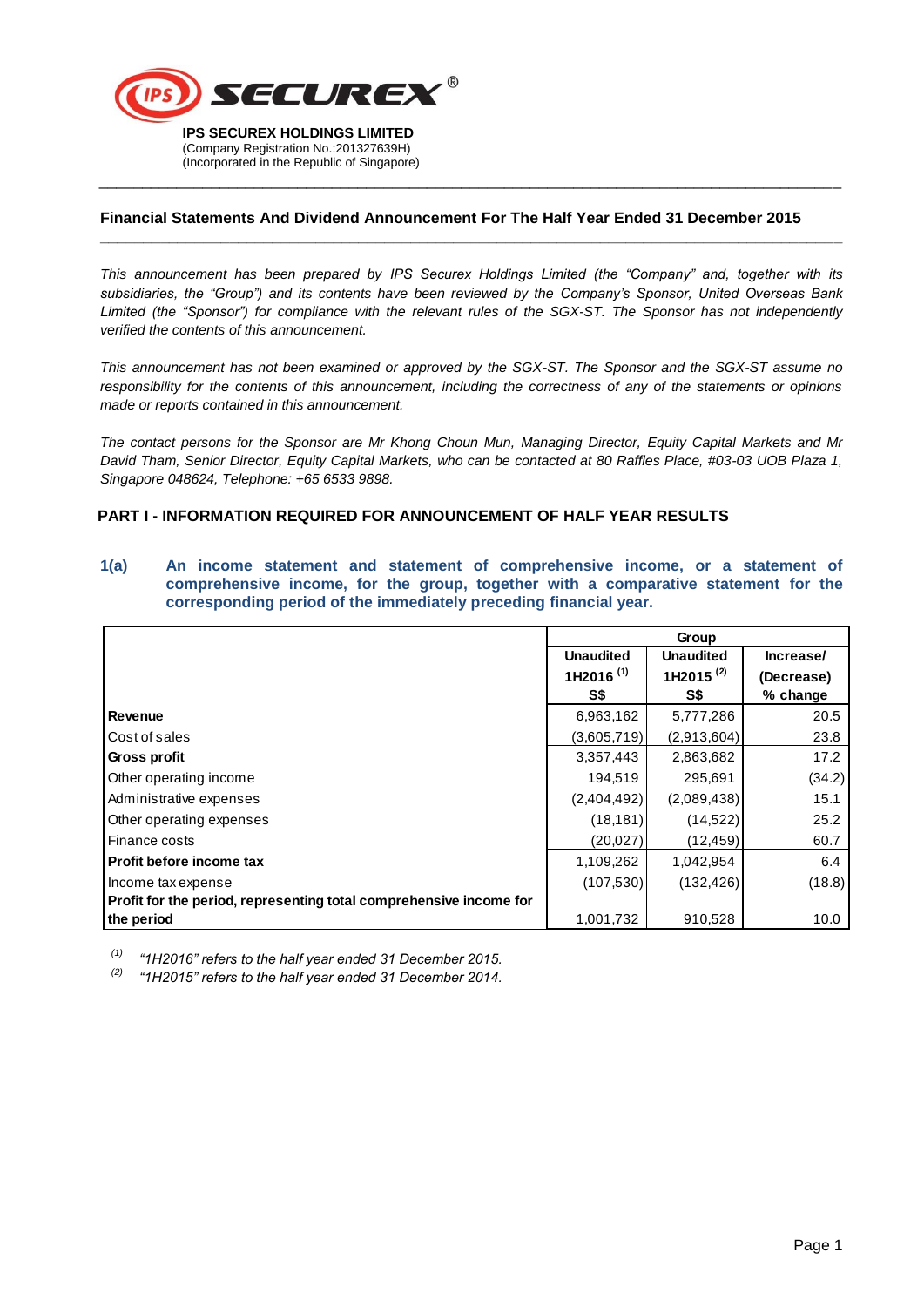## **The net profit attributable to shareholders of the Company includes the following (charges)/credits:**

|                                       | Group                      |                            |                         |  |
|---------------------------------------|----------------------------|----------------------------|-------------------------|--|
|                                       | <b>Unaudited</b><br>1H2016 | <b>Unaudited</b><br>1H2015 | Increase/<br>(Decrease) |  |
|                                       | S\$                        | S\$                        | % change                |  |
| After charging:                       |                            |                            |                         |  |
| Depreciation of plant and equipment   | (432, 815)                 | (189, 031)                 | 129.0                   |  |
| Finance costs                         | (20, 027)                  | (12, 459)                  | 60.7                    |  |
| Inventories written off               |                            | (126)                      | NM.                     |  |
| Under provision of income tax in      |                            |                            |                         |  |
| respect of prior year                 | (109)                      |                            | NM.                     |  |
| and crediting:                        |                            |                            |                         |  |
| Foreign exchange gain                 | 66,124                     | 144,511                    | (54.2)                  |  |
| Reversal of allowance for inventories |                            |                            |                         |  |
| obsolescence                          |                            | 98,887                     | NM.                     |  |
| Interest income                       | 3,878                      | 754                        | 414.3                   |  |
| Government grants and subsidies       | 19,059                     | 21,111                     | (9.7)                   |  |

NM denotes not meaningful.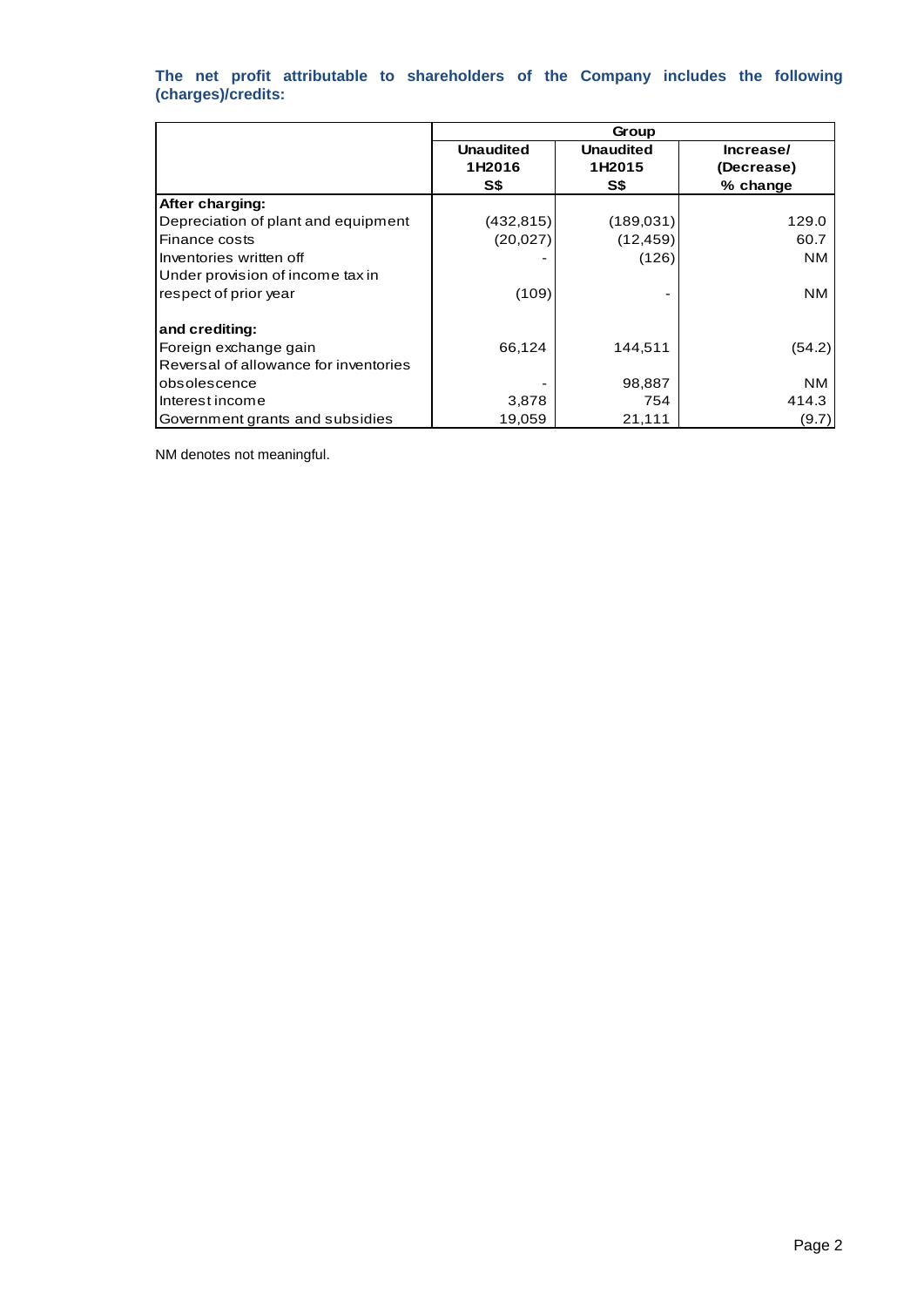## **1(b)(i) A statement of financial position (for the issuer and group), together with a comparative statement as at the end of the immediately preceding financial year.**

|                                       |                  | Group            |                  | Company          |  |
|---------------------------------------|------------------|------------------|------------------|------------------|--|
|                                       | <b>Unaudited</b> | <b>Audited</b>   | <b>Unaudited</b> | <b>Audited</b>   |  |
|                                       | As at 31.12.2015 | As at 30.06.2015 | As at 31.12.2015 | As at 30.06.2015 |  |
| <b>ASSETS</b>                         | S\$              | S\$              | S\$              | S\$              |  |
| <b>Current assets</b>                 |                  |                  |                  |                  |  |
| Cash and cash equivalents             | 2,318,245        | 4,768,941        | 1,509,633        | 2,479,364        |  |
| Trade receivables                     | 10,981,142       | 8,054,844        |                  |                  |  |
| Other receivables                     | 1,080,940        | 516,276          | 1,105,798        | 2,187,541        |  |
| Loan to subsidiary corporation        |                  |                  | 4,543,461        | 4,149,654        |  |
| Inventories                           | 289,981          | 675,721          |                  |                  |  |
| Total current assets                  | 14,670,308       | 14,015,782       | 7,158,892        | 8,816,559        |  |
| <b>Non-current assets</b>             |                  |                  |                  |                  |  |
| Investment in subsidiary corporations |                  |                  | 3,000,199        | 3,000,199        |  |
| Plant and equipment                   | 4,399,170        | 4,803,771        |                  |                  |  |
| Long term trade receivables           | 1,340,342        | 1,340,342        |                  |                  |  |
|                                       | 5,739,512        | 6,144,113        | 3,000,199        | 3,000,199        |  |
| <b>Total assets</b>                   | 20,409,820       | 20,159,895       | 10,159,091       | 11,816,758       |  |
| <b>LIABILITIES AND EQUITY</b>         |                  |                  |                  |                  |  |
| <b>Current liabilities</b>            |                  |                  |                  |                  |  |
| Trade payables                        | 6,074,564        | 5,409,799        |                  |                  |  |
| Other payables                        | 1,345,618        | 1,238,660        | 281,138          | 506,017          |  |
| Finance lease                         | 213,693          | 211,027          |                  |                  |  |
| Borrowings                            | 500,000          | 800,000          |                  |                  |  |
| Income tax payable                    | 149,439          | 92,509           |                  |                  |  |
| <b>Total current liabilities</b>      | 8,283,314        | 7,751,995        | 281,138          | 506,017          |  |
| <b>Non-current liabilities</b>        |                  |                  |                  |                  |  |
| Finance lease                         | 182,201          | 289,716          |                  |                  |  |
| Deferred tax liability                | 353,915          | 314,526          |                  |                  |  |
|                                       | 536,116          | 604,242          |                  |                  |  |
| <b>Capital and reserves</b>           |                  |                  |                  |                  |  |
| Share capital                         | 9,405,906        | 9,405,906        | 9,405,906        | 9,405,906        |  |
| Capital reserves                      | (589, 999)       | (589, 999)       | 210,000          | 210,000          |  |
| Accumulated profit                    | 2,774,483        | 2,987,751        | 262,047          | 1,694,835        |  |
|                                       | 11,590,390       | 11,803,658       | 9,877,953        | 11,310,741       |  |
| <b>Total liabilities and equity</b>   | 20,409,820       | 20,159,895       | 10,159,091       | 11,816,758       |  |
|                                       |                  |                  |                  |                  |  |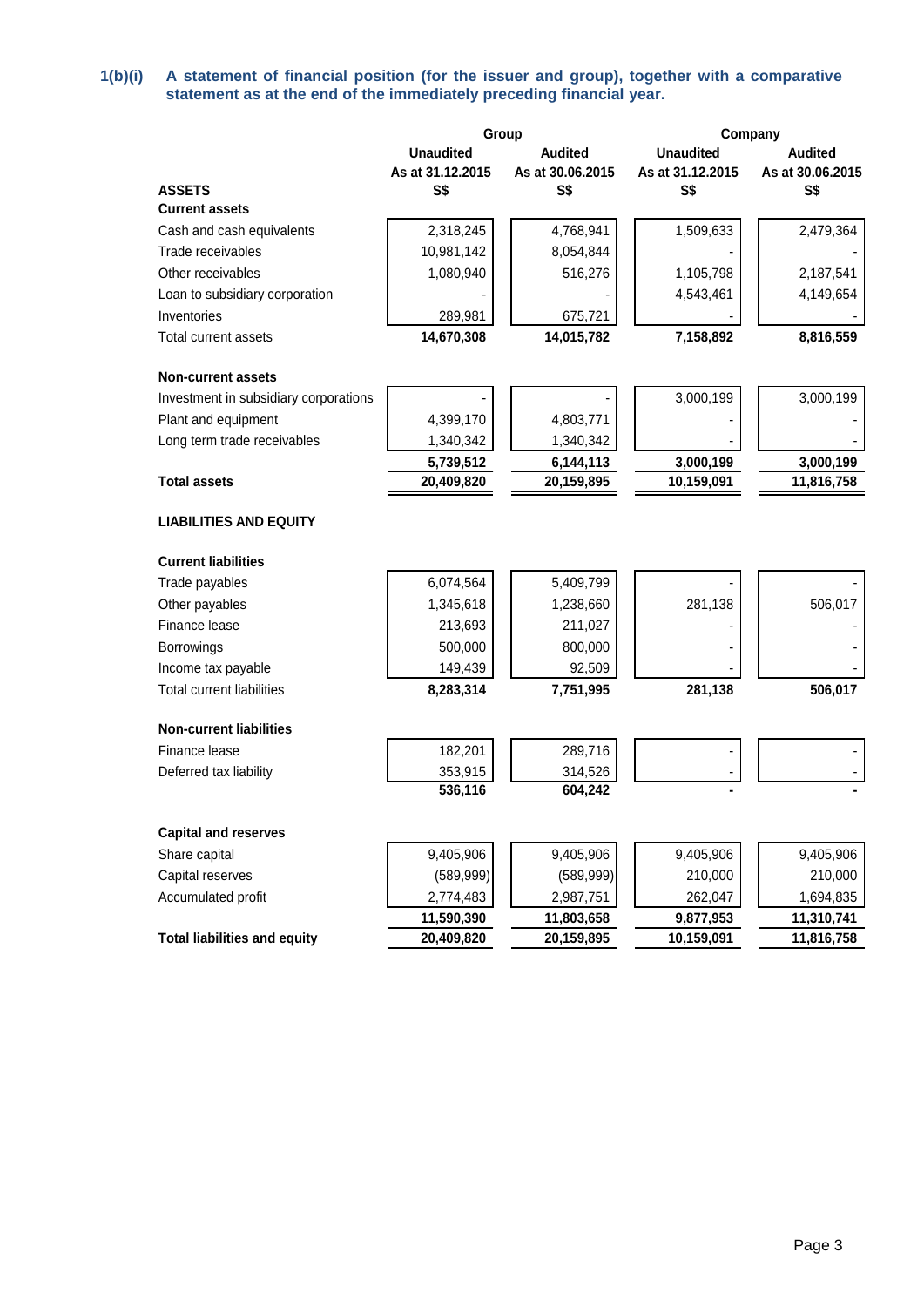## **1(b)(ii) In relation to the aggregate amount of the group's borrowings and debt securities, specify the following as at the end of the current financial period reported on with comparative figures as at the end of the immediately preceding financial year:**

|                                                       | As at          |                          |                |                  |
|-------------------------------------------------------|----------------|--------------------------|----------------|------------------|
|                                                       |                | 31.12.2015               |                | 30.06.2015       |
|                                                       | <b>Secured</b> | <b>Unsecured</b>         | <b>Secured</b> | <b>Unsecured</b> |
| Group                                                 | S\$            | S\$                      | S\$            | S\$              |
| Amount repayable in one year or less, or<br>on demand | 713,693        | $\blacksquare$           | 1,011,027      |                  |
| Amount repayable after one year                       | 182,201        | $\overline{\phantom{a}}$ | 289,716        |                  |
|                                                       | 895,894        | $\overline{\phantom{a}}$ | 1,300,743      | -                |
|                                                       |                |                          |                |                  |

## Details of the collaterals:

The Group's borrowings are secured by corporate guarantees provided by IPS Securex Holdings Limited. The Group's finance leases are secured by the respective plant and equipment under the leases.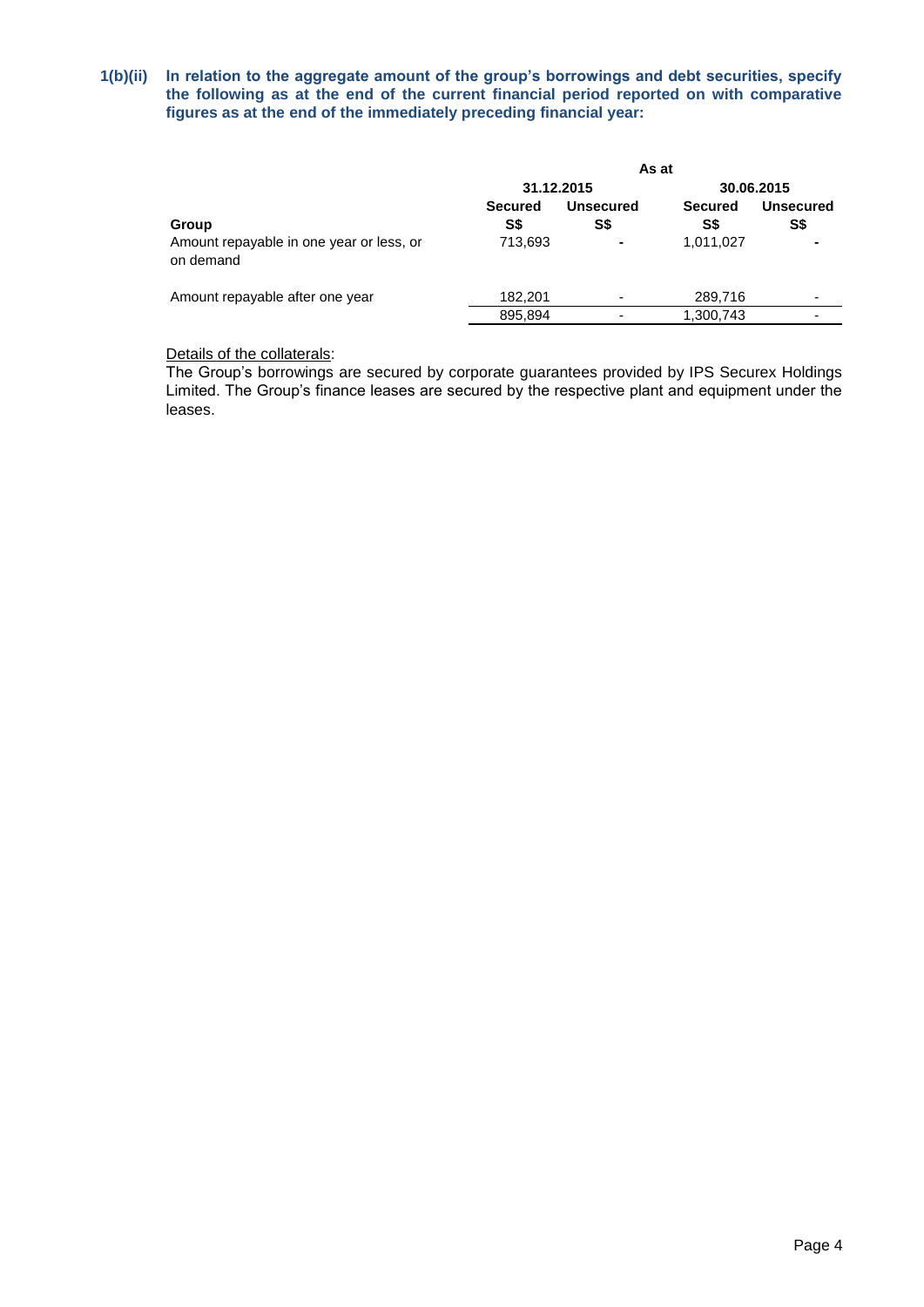## **1(c) A cash flow statement (for the group), together with a comparative statement for the corresponding period of the immediately preceding financial year.**

|                                                                                       | Group            |                  |
|---------------------------------------------------------------------------------------|------------------|------------------|
|                                                                                       | <b>Unaudited</b> | <b>Unaudited</b> |
|                                                                                       | 1H2016           | 1H2015           |
|                                                                                       | S\$              | S\$              |
| <b>Operating activities</b>                                                           |                  |                  |
| Profit before income tax                                                              | 1,109,262        | 1,042,954        |
| Adjustments for:                                                                      |                  |                  |
| Interest income                                                                       | (3,878)          | (754)            |
| Finance costs                                                                         | 20,027           | 12,459           |
| Depreciation of plant and equipment                                                   | 432,815          | 189,031          |
| Inventories written off                                                               |                  | 126              |
| Reversal of allowance for inventories obsolescence                                    |                  | (98, 887)        |
| Net foreign exchange loss                                                             | 45,305           | 67,856           |
| Operating cash flows before working capital changes                                   | 1,603,531        | 1,212,785        |
| Trade receivables                                                                     | (2,926,298)      | 1,693,828        |
| Other receivables                                                                     | (565, 964)       | (393, 704)       |
| Inventories                                                                           | 405,311          | 97,760           |
| Trade payables                                                                        | 664,765          | (510, 994)       |
| Other payables                                                                        | 108,059          | (474, 210)       |
| Cash (used in)/ generated from operations                                             | (710, 596)       | 1,625,465        |
| Income tax paid                                                                       | (11,211)         | (185, 294)       |
| Interest received                                                                     | 5,178            | 426              |
| Net cash (used in)/from operating activities                                          | (716,629)        | 1,440,597        |
|                                                                                       |                  |                  |
| <b>Investing activities</b>                                                           |                  |                  |
| Purchase of plant and equipment <sup>(1)</sup>                                        | (47,785)         | (2,016,177)      |
| Net cash used in investing activities                                                 | (47, 785)        | (2,016,177)      |
| <b>Financing activities</b>                                                           |                  |                  |
| Proceeds from issuance of shares, net of issuance costs                               |                  | 2,517,741        |
| Dividends paid                                                                        | (1,215,000)      |                  |
| Interests paid                                                                        | (21, 128)        | (11, 358)        |
| Proceeds from bank borrowings                                                         |                  | 600,000          |
| Repayments of bank borrowings                                                         | (300,000)        |                  |
| Repayments of finance leases                                                          | (104, 849)       | (34, 227)        |
| Net cash (used in)/from financing activities                                          | (1,640,977)      | 3,072,156        |
| Net (decrease)/increase in cash and cash equivalents                                  | (2,405,391)      | 2,496,576        |
| Effect of exchange rate changes on the balance of cash held in foreign currencies     | (45, 305)        | (67, 856)        |
| Cash and cash equivalents at beginning of the period                                  | 4,768,941        | 4,531,440        |
| Cash and cash equivalents at end of the period                                        | 2,318,245        | 6,960,160        |
|                                                                                       |                  |                  |
| Cash and cash equivalents in the Group's cash flow statements comprise the following: |                  |                  |
| Cash at bank and on hand                                                              | 2,318,245        | 4,960,160        |
| Fixed deposits                                                                        |                  | 2,000,000        |
|                                                                                       | 2,318,245        | 6,960,160        |

*(1) In 1H2016, the Group acquired plant and equipment with an aggregate cost of S\$47,785 (1H2015: S\$2,654,728) of which S\$Nil (1H2015: S\$638,551) was acquired by way of finance leases. Cash payments of S\$47,785 were made in 1H2016 to purchase office equipment such as computers and software (1H2015: S\$2,016,177 were made to purchase equipment relating mainly to the Group's Alert Alarm Systems in respect of the HDB Project (as defined and disclosed in the Company's offer document dated 20 June 2014 in connection with its initial public offering (the "IPO") and listing on Catalist).*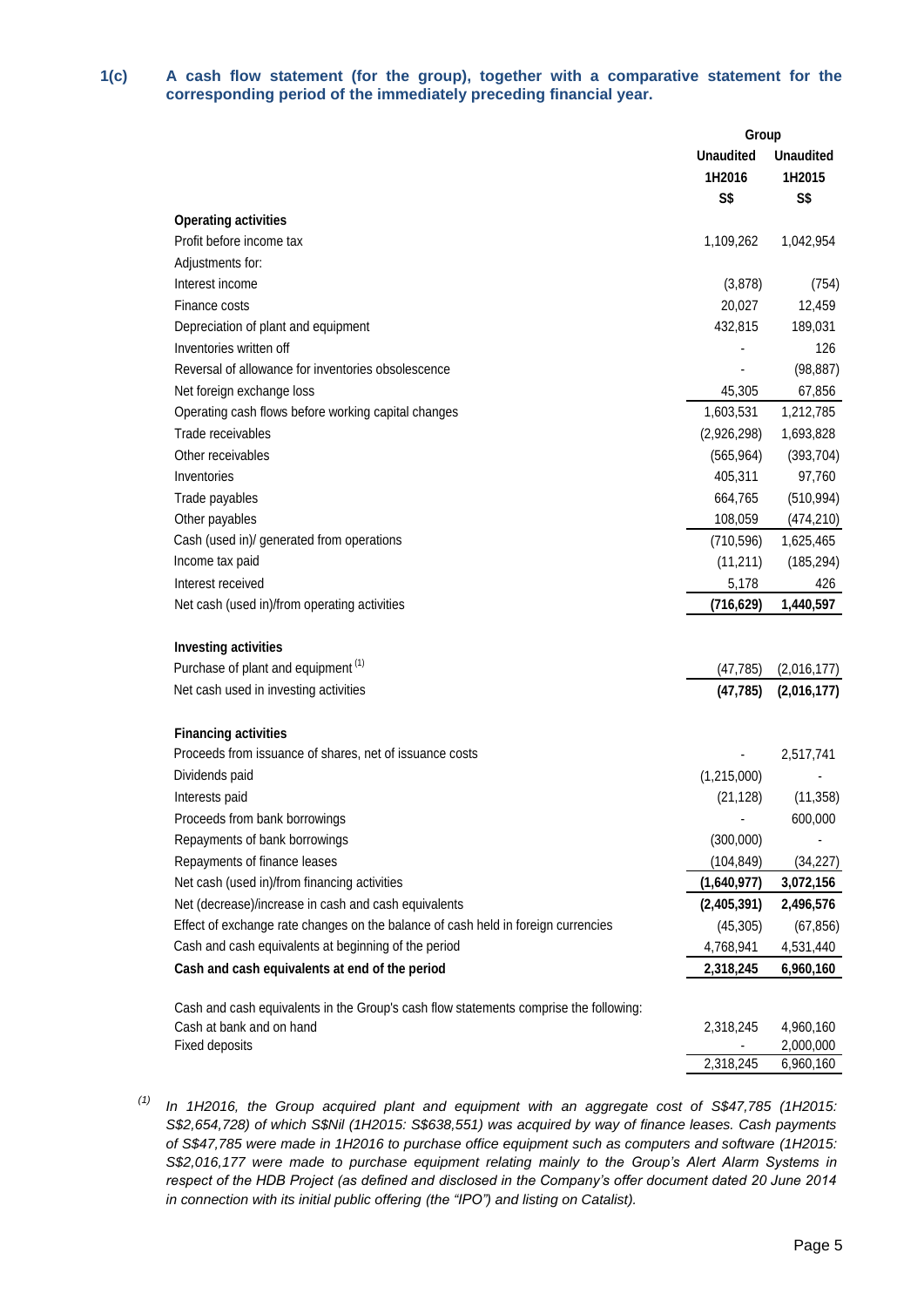**1(d)(i) A statement (for the issuer and the group) showing either (i) all changes in equity or (ii) changes in equity other than those arising from capitalisation issues and distributions to shareholders, together with a comparative statement for the corresponding period of the immediately preceding financial year.**

| $\overline{\mathsf{S}}$                                                                                       | Share capital | <b>Capital</b> | <b>Accumulated</b> | <b>Total</b> |
|---------------------------------------------------------------------------------------------------------------|---------------|----------------|--------------------|--------------|
| Group                                                                                                         |               | reserve        | (losses)/profit    |              |
| Balance at 1 July 2015                                                                                        | 9,405,906     | (589, 999)     | 2,987,751          | 11,803,658   |
| Dividends paid                                                                                                |               |                | (1,215,000)        | (1,215,000)  |
| Total comprehensive income for the period                                                                     |               |                | 1,001,732          | 1,001,732    |
| Balance at 31 December 2015                                                                                   | 9,405,906     | (589, 999)     | 2,774,483          | 11,590,390   |
|                                                                                                               |               |                |                    |              |
| Balance at 1 July 2014<br>Issuance of ordinary shares pursuant to<br>the Placement, net of Placement expenses | 6,888,165     | (589, 999)     | 1,948,660          | 8,246,826    |
| capitalised <sup>(1)</sup>                                                                                    | 2,517,741     |                |                    | 2,517,741    |
| Total comprehensive income for the period                                                                     |               |                | 910,528            | 910,528      |
| Balance at 31 December 2014                                                                                   | 9,405,906     | (589, 999)     | 2,859,188          | 11,675,095   |
| Company                                                                                                       |               |                |                    |              |
| Balance at 1 July 2015                                                                                        | 9,405,906     | 210,000        | 1,694,835          | 11,310,741   |
| Dividends paid                                                                                                |               |                | (1,215,000)        | (1,215,000)  |
| Total comprehensive income for the period                                                                     |               |                | (217, 788)         | (217, 788)   |
| Balance at 31 December 2015                                                                                   | 9,405,906     | 210,000        | 262,047            | 9,877,953    |
| Balance at 1 July 2014<br>Issuance of ordinary shares pursuant to<br>the Placement, net of Placement expenses | 6,888,165     | 210,000        | (373,969)          | 6,724,196    |
|                                                                                                               |               |                |                    |              |
| capitalised <sup>(1)</sup>                                                                                    | 2,517,741     |                |                    | 2,517,741    |
| Total comprehensive income for the period                                                                     |               |                | 1,986,011          | 1,986,011    |
| Balance at 31 December 2014                                                                                   | 9,405,906     | 210,000        | 1,612,042          | 11,227,948   |

#### **Statement of changes in equity**

*(1) The Company undertook a share placement exercise (the "Placement") whereby 6,000,000 new ordinary shares were allotted and issued to Mr Goh Khoon Lim at a subscription price of S\$0.42 per share on 14 October 2014.*

**1(d)(ii) Details of any changes in the company's share capital arising from rights issue, bonus issue, share buy-backs, exercise of share options or warrants, conversion of other issues of equity securities, issue of shares for cash or as consideration for acquisition or for any other purpose since the end of the previous period reported on. State also the number of shares that may be issued on conversion of all the outstanding convertibles as well as the number of shares held as treasury shares, if any, against the total number of issued shares excluding treasury shares of the issuer, as at the end of the current financial period reported on and as at the end of the corresponding period of the immediately preceding financial year.**

|                                                   | Number of<br>shares | <b>Issued and</b><br>paid-up share<br>capital (S\$) |
|---------------------------------------------------|---------------------|-----------------------------------------------------|
| As at 1 July 2015                                 | 162,000,000         | 9.405.906                                           |
| Additional shares from Share Split <sup>(1)</sup> | 324,000,000         | -                                                   |
| Balance at 31 December 2015                       | 486,000,000         | 9,405,906                                           |

<sup>(1)</sup> *On 31 August 2015, the Company announced a proposed share split of every one (1) existing share held by shareholders of the Company into three (3) shares (the "Share Split") which resulted in the Company having a share capital of 486,000,000 shares, the listing of which had commenced with effect from 9.00 a.m. on 2 October 2015.*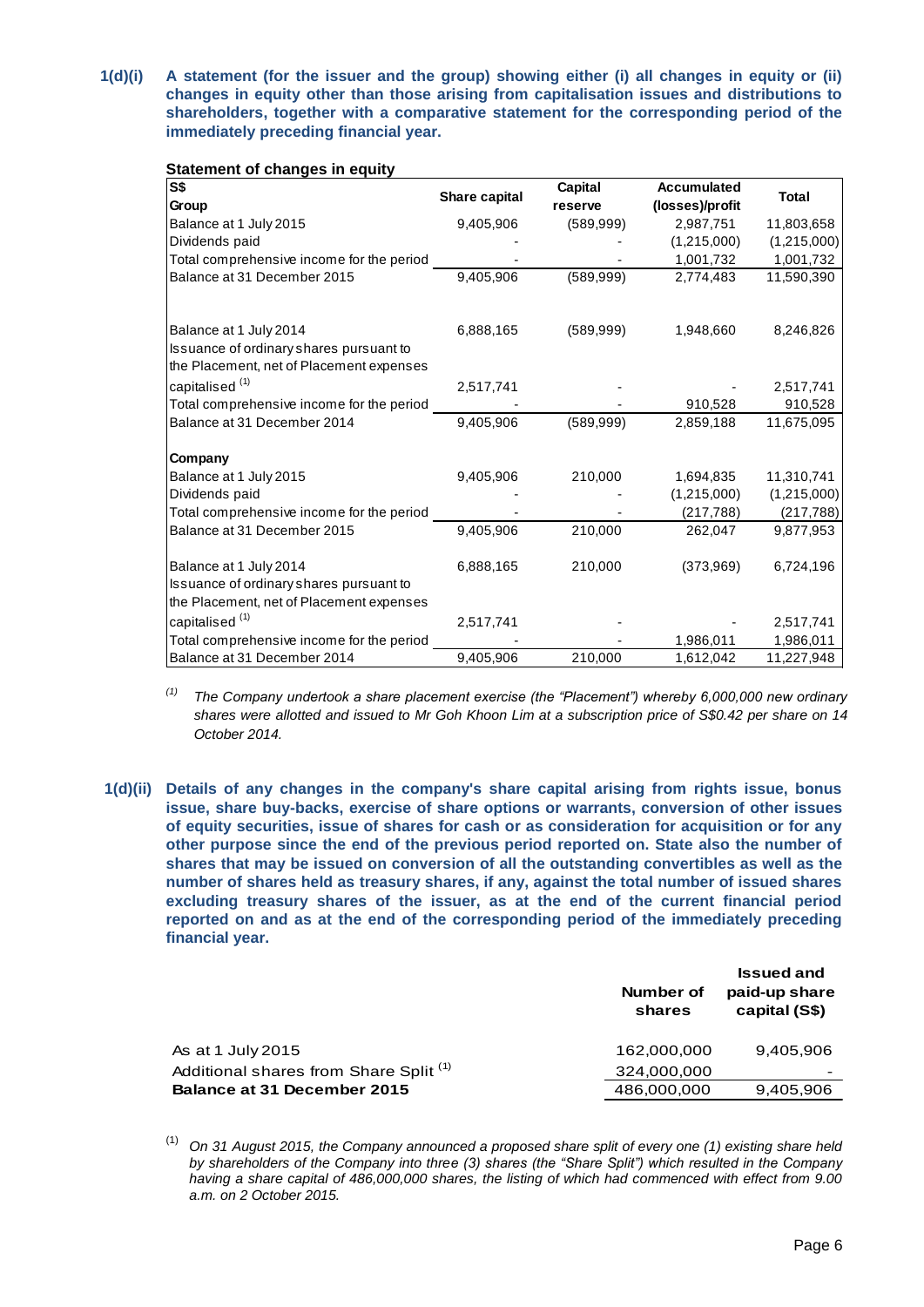There were no outstanding convertibles or shares held as treasury shares as at 31 December 2014 and 31 December 2015.

## **1(d)(iii) To show the total number of issued shares excluding treasury shares as at the end of the current financial period and as at the end of the immediately preceding year.**

|                                                         | As at       |             |
|---------------------------------------------------------|-------------|-------------|
|                                                         | 31.12.2015  | 30.06.2015  |
| Total number of issued shares excluding treasury shares | 486,000,000 | 162,000,000 |

#### **1(d)(iv) A statement showing all sales, transfers, disposals, cancellation and/or use of treasury shares as at the end of the current financial period reported on.**

Not applicable.

**2. Whether the figures have been audited, or reviewed and in accordance with which auditing standard or practice.**

The figures have not been audited or reviewed by the auditors of the Company.

**3. Where the figures have been audited or reviewed, the auditors' report (including any qualifications or emphasis of a matter).**

Not applicable.

## **4. Whether the same accounting policies and methods of computation as in the issuer's most recently audited annual financial statements have been applied.**

The Group has applied the same accounting policies and methods of computation in the Group's financial statements for 1H2016 as its most recently audited financial statements for the financial year ended 30 June 2015.

## **5. If there are any changes in the accounting policies and methods of computation, including any required by an accounting standard, what has changed, as well as the reasons for, and the effect of, the change.**

There are no changes in the Group's accounting policies and methods of computation including any required by an accounting standard. The adoption of the new and revised Financial Reporting Standards (including their consequential amendments) and interpretations is assessed to have no material impact on the results of the Group and of the Company for the half year ended 31 December 2015.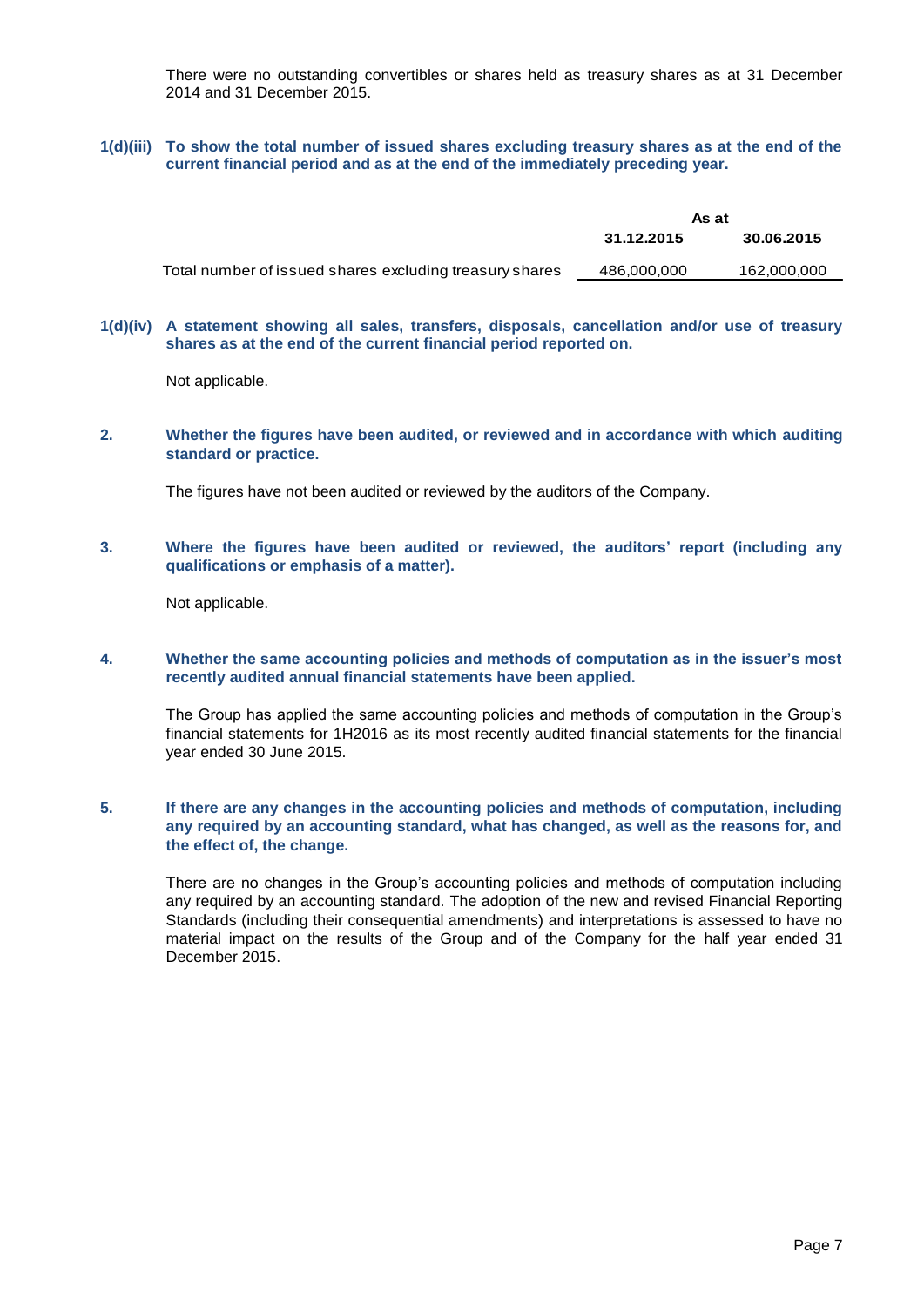**6. Earnings per ordinary share of the group for the current financial period reported on and the corresponding period of the immediately preceding financial year, after deducting any provision for preference dividends.**

|                                                                                           | Group                      |                            |
|-------------------------------------------------------------------------------------------|----------------------------|----------------------------|
|                                                                                           | <b>Unaudited</b><br>1H2016 | <b>Unaudited</b><br>1H2015 |
| Earnings per ordinary share ("EPS")                                                       |                            |                            |
| Profit attributable to owners of the Company (S\$)                                        | 1,001,732                  | 910.528                    |
| Weighted average number of ordinary shares after adjusting for Share Split <sup>(1)</sup> | 486,000,000                | 465,456,522                |
| EPS - Basic and diluted (cents) after adjusting for Share Split <sup>(1)</sup>            | 0.21                       | 0.20                       |

*(1) On 31 August 2015, the Company announced a proposed share split of every one (1) existing ordinary share held by shareholders of the Company into three (3) shares (the "Share Split") which resulted in the Company having a share capital of 486,000,000 shares, the listing of which had commenced with effect from 9.00 a.m. on 2 October 2015. For comparative purposes, the weighted average number of ordinary shares for 1H2016 and 1H2015 has been adjusted for the Share Split.*

*The computation of the weighted average number of shares for 1H2015 also takes into account (i) the post-IPO share capital of 75,000,000 shares, (ii) the allotment and issuance of 6,000,000 new ordinary shares to Mr Goh Khoon Lim pursuant to the Placement, and (iii) as adjusted for the share split of every one (1) existing share held by shareholders of the Company into two (2) shares which was announced by the Company on 5 December 2014, and which resulted in the Company having a share capital of 162,000,000 shares, the listing of which commenced with effect from 9.00 a.m. on 22 January 2015.*

*For the purpose of this announcement, the weighted average number of shares after the Share Split may not be a product of the weighted average number of ordinary shares before the Share Split and the Share Split ratio due to rounding.*

The basic and diluted earnings per share were the same for 1H2016 and 1H2015 as there were no potentially dilutive instruments as at 31 December 2015 and 31 December 2014.

## **7. Net asset value (for the issuer and group) per ordinary share based on the total number of issued shares excluding treasury shares of the issuer at the end of the:-**

- **(a) current financial period reported on; and**
- **(b) immediately preceding financial year.**

|                                                                                                                                  | Group                                |                                    | Company                              |                                    |
|----------------------------------------------------------------------------------------------------------------------------------|--------------------------------------|------------------------------------|--------------------------------------|------------------------------------|
|                                                                                                                                  | <b>Unaudited</b><br>As at 31.12.2015 | <b>Audited</b><br>As at 30.06.2015 | <b>Unaudited</b><br>As at 31.12.2015 | <b>Audited</b><br>As at 30.06.2015 |
| Net asset value per ordinary share based<br>on the number of shares in issue at end<br>of period/year, as adjusted for the Share |                                      |                                    |                                      |                                    |
| Split (cents) <sup>(1)</sup>                                                                                                     | 2.4                                  | 2.4                                | 2.0                                  | 2.3                                |

*(1) For comparative purposes, net asset value per ordinary share as at 31 December 2015 and 30 June 2015 has been computed based on the share capital of 486,000,000 shares.*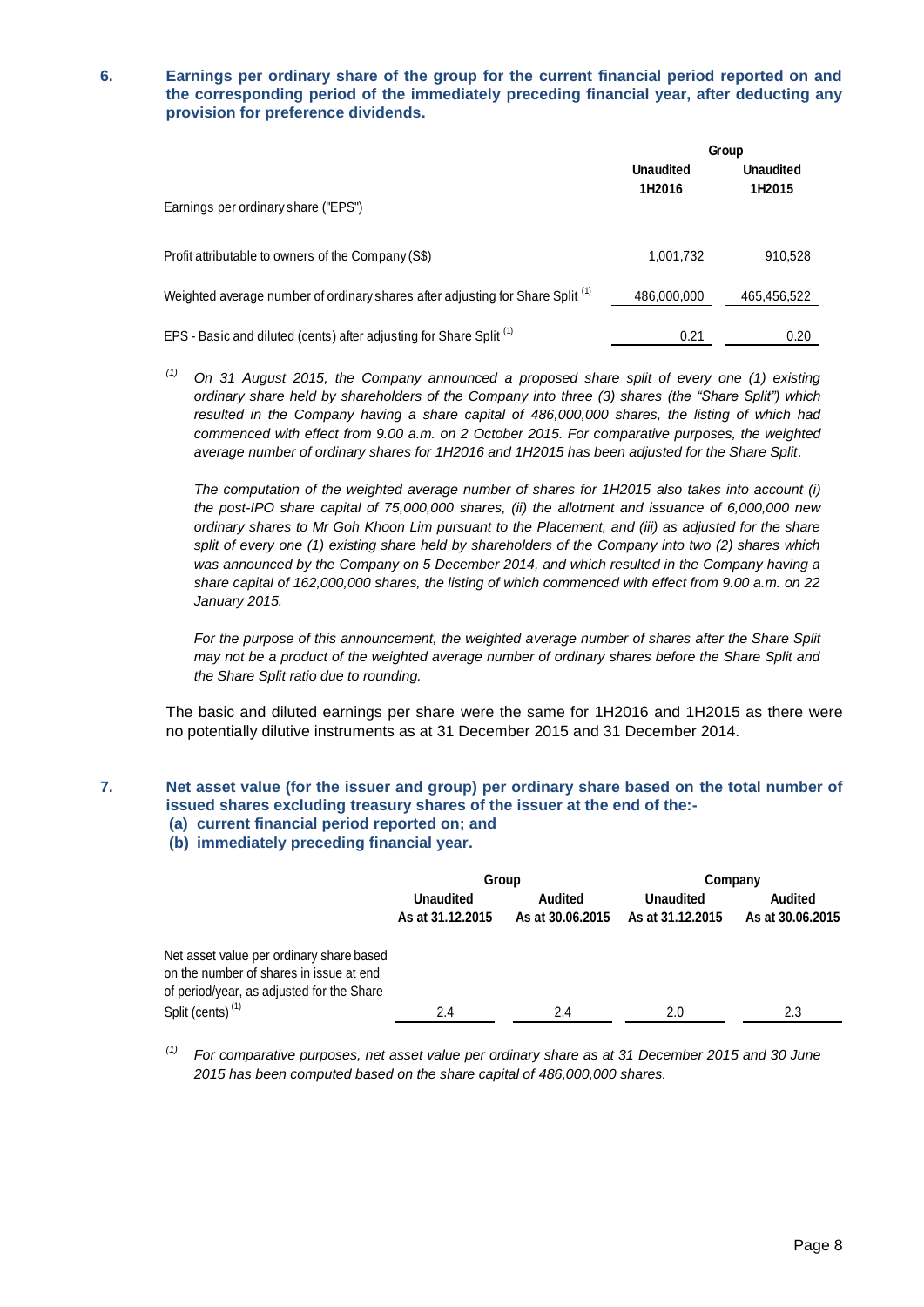**8. A review of the performance of the group, to the extent necessary for a reasonable understanding of the group's business. It must include a discussion of the following: a) any significant factors that affected the turnover, costs, and earnings of the group for the current financial period reported on, including (where applicable) seasonal or cyclical factors; and**

**b) any material factors that affected the cash flow, working capital, assets or liabilities of the group during the current financial period reported on.**

#### **Review of the Group's performance**

We have two major business segments, namely (i) Security Solutions Business, and (ii) Maintenance and Leasing Business.

#### **Revenue**

The Group's revenue increased by approximately S\$1.2 million or 20.5% from S\$5.8 million in 1H2015 to S\$7.0 million in 1H2016.

Revenue from the Security Solutions Business increased by approximately S\$1.0 million or 29.4% from S\$3.4 million in 1H2015 to S\$4.4 million in 1H2016. This was mainly attributable to the increase in:-

- a) the sale of security products due to increased demand for Acoustic Hailing Systems by customers in the Rest of Southeast Asia $<sup>(1)</sup>$  and the increased demand for integrated security</sup> solutions by customers in Singapore in aggregate of S\$4.0 million; and
- b) partially offset by the decrease in the sale of security products in aggregate of S\$3.0 million due to decreased demand for Acoustic Hailing Systems by customers in Indochina<sup>2</sup>, decreased demand for security products by customers in Singapore and the absence in 1H2016 of the supply of parts for Border Security Equipment to customers in the Rest of Southeast Asia.

Revenue from the Maintenance and Leasing Business increased by approximately S\$158,000 or 6.6% from S\$2.4 million in 1H2015 to S\$2.5 million in 1H2016. This was mainly attributable to the increase in:-

- a) fees earned of S\$135,000 from the provision of ad-hoc maintenance support services to customers in Singapore, Indochina and the Rest of Southeast Asia;
- b) fees earned of S\$462,000 in 1H2016 from the lease-and-maintenance contracts entered into with HDB in October 2014, for which the generation of lease income commenced in 1H2016.
- c) partially offset by the absence in 1H2016 of consultancy fees earned of S\$439,000 for work in progress from the provision of security consultancy for the design of an airport security project in 1H2015.

#### **Cost of sales**

 $\overline{a}$ 

Cost of sales increased by approximately S\$692,000 or 23.8% from S\$2.9 million in 1H2015 to S\$3.6 million in 1H2016. This was mainly due to:-

- a) the increase in sale of security products and integrated security solutions to customers in the rest of Southeast Asia and Singapore; and
- b) the continued amortisation of the cost of several extended supply contracts that the Group had entered into in early 2015 over the duration of several maintenance support services contracts with several public sector customers in Singapore, the rest of Southeast Asia and Indochina, and with its dealers in Indochina and the rest of Southeast Asia. This arrangement with the Group's supplier ensures its customers of the availability of maintenance support from its supplier over the duration of the maintenance support services contracts and ensures that this support would be rendered at a fixed cost to it.

*<sup>(1)</sup> "Rest of Southeast Asia" includes Malaysia, Brunei, Indonesia, Philippines and Timor Leste.*

*<sup>(2)</sup> "Indochina" includes Myanmar, Thailand, Laos, Cambodia and Vietnam.*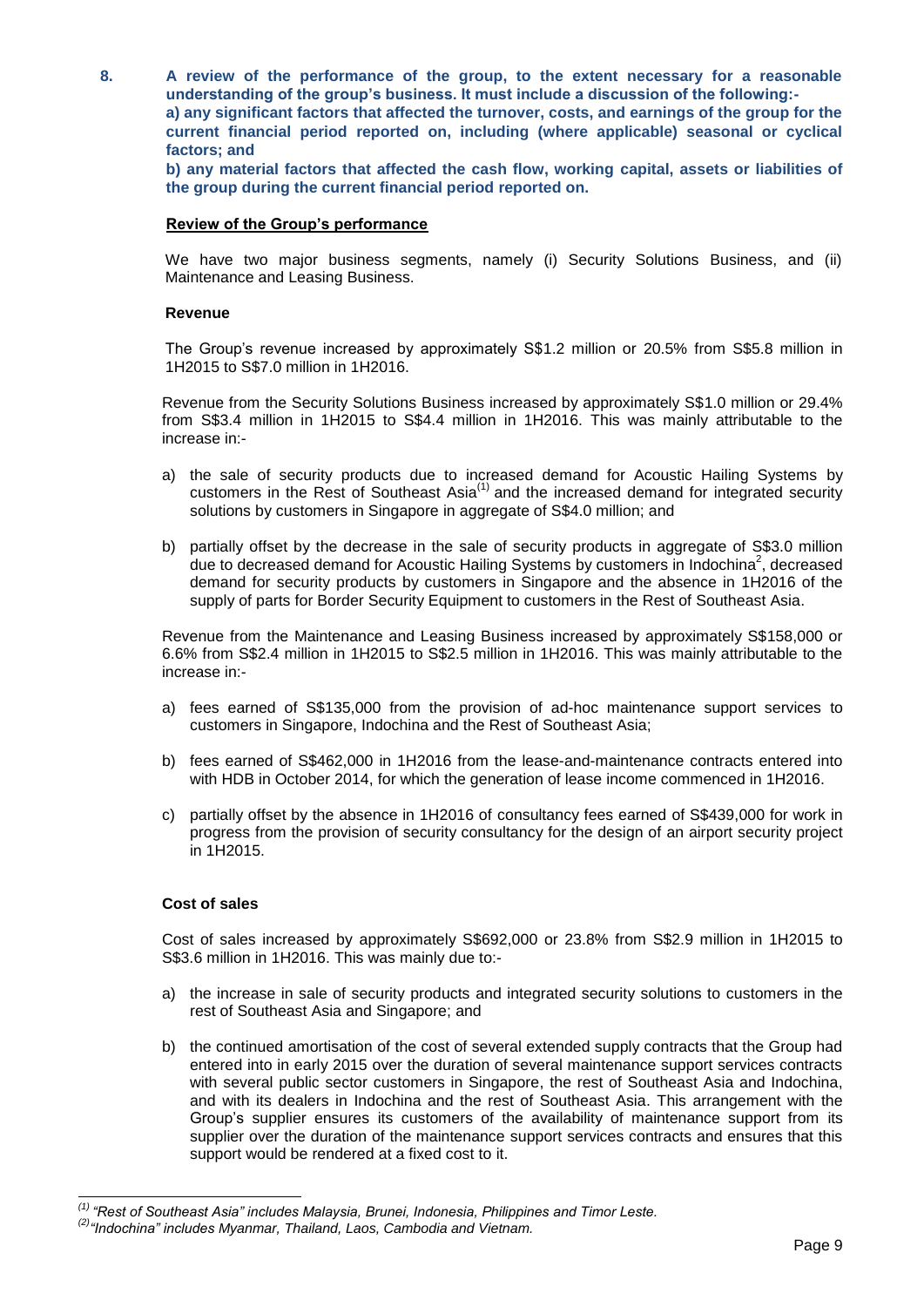#### **Gross profit**

Gross profit increased by approximately S\$494,000 or 17.2% from S\$2.9 million in 1H2015 to S\$3.4 million in 1H2016.

#### **Other operating income**

Other operating income decreased by approximately S\$101,000 or 34.2% from S\$296,000 in 1H2015 to S\$195,000 in 1H2016. This was mainly due to the absence in 1H2016 of reversal of allowance for inventories obsolescence of S\$99,000 recorded in 1H2015, from the sale of security products which were previously fully written down.

#### **Administrative expenses**

Administrative expenses increased by approximately S\$315,000 or 15.1% from S\$2.1 million in 1H2015 to S\$2.4 million in 1H2016. This was mainly attributable to the increase in:-

- a) directors' and employees' remuneration and benefit expenses of S\$248,000 mainly due to the annual salary increments and increase in headcount;
- b) professional fees incurred attributable to the Share Split and the proposed acquisition of shareholding interests in Yatai Security & Communications Pte. Ltd. and Avac Systems Pte. Ltd. of approximately S\$42,000;
- c) office related expenses of approximately S\$72,000; and
- d) partially offset by the decrease in distribution and marketing expenses of S\$47,000.

#### **Other operating expenses**

Other operating expenses remained relatively stable at S\$15,000 in 1H2015 and S\$18,000 in 1H2016.

#### **Finance costs**

Finance costs increased by approximately S\$8,000 or 60.7% from S\$12,000 in 1H2015 to S\$20,000 in 1H2016. This was mainly attributable to the higher utilization of trade financing facilities, which was in line with the increase in revenue.

#### **Income tax expense**

Income tax expense decreased by approximately S\$25,000 or 18.8% from S\$132,000 in 1H2015 to S\$108,000 in 1H2016. This was mainly attributable to the timing differences between the tax and accounting depreciation of the plant and equipment that the Group owns, the utilization of tax losses of holding company under the group tax relief system and corporate income tax (CIT) rebates pursuant to the Singapore government's Budget 2015.

#### **Profit for the period**

As a result of the above, profit for the period increased by approximately S\$91,000 or 10.0% from S\$911,000 in 1H2015 to S\$1.0 million in 1H2016.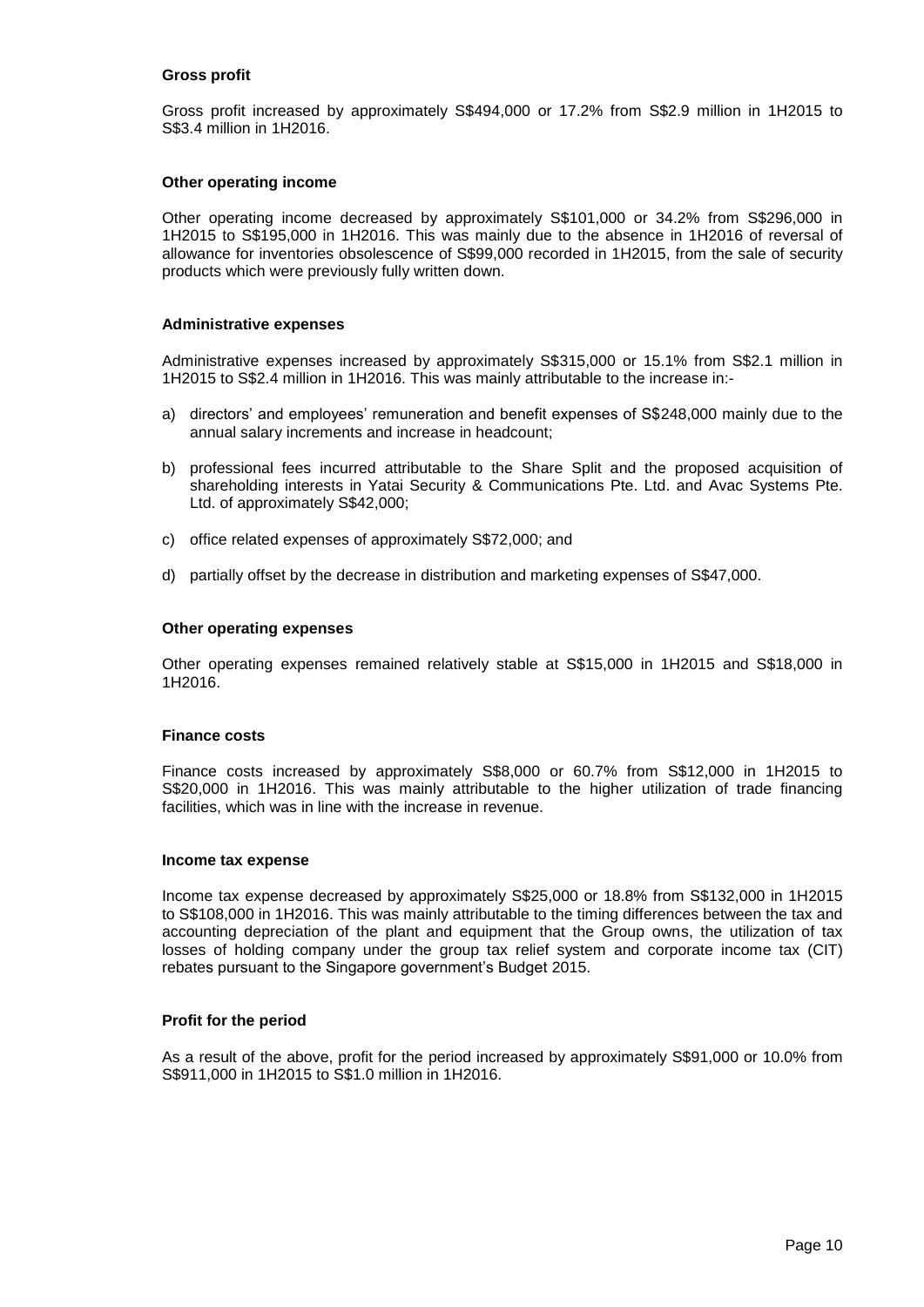## **Review of the Group's financial position**

#### **Current assets**

Current assets increased by approximately S\$655,000 from S\$14.0 million as at 30 June 2015 to S\$14.7 million as at 31 December 2015. The increase in current assets was mainly due to the increase in:-

- a) trade receivables of S\$2.9 million mainly due to higher sales made on credit terms from the Security Solutions Business towards the financial period end and which had remained outstanding as at 31 December 2015;
- b) other receivables of S\$565,000 mainly due to working capital loans provided to the main contractor for certain software development and maintenance projects amounting to S\$350,000 and deferred expenditure pertaining to prepaid sub-contracting costs for the maintenance support services that the Group provides of S\$215,000 approximately; and
- c) partially offset by the decrease in cash and cash equivalents of S\$2.5 million due to the payment of dividends of S\$1.2 million and the decrease in inventories of S\$386,000 due to decrease in purchase of parts and components.

#### **Non-current assets**

Non-current assets decreased by approximately S\$405,000 from S\$6.1 million as at 30 June 2015 to S\$5.7 million as at 31 December 2015. The decrease in non-current assets was due to the net decrease in plant and equipment primarily attributable to depreciation charges.

#### **Current liabilities**

Current liabilities increased by approximately S\$531,000 from S\$7.8 million as at 30 June 2015 to S\$8.3 million as at 31 December 2015. The increase in current liabilities was mainly due to the increase in:-

- a) trade payables of approximately S\$665,000 due to suppliers which had remained outstanding as at 31 December 2015;
- b) other payables of approximately S\$107,000 mainly due to an increase in advances from customers of S\$89,000 in relation to deposits placed on sales orders;
- c) increase in income tax payable of S\$57,000; and
- d) partially offset by the repayment of bank borrowings of S\$300,000.

#### **Non-current liabilities**

Non-current liabilities decreased by approximately S\$68,000 from S\$604,000 as at 30 June 2015 to S\$536,000 as at 31 December 2015. This was mainly due to the repayment of bank borrowings of S\$108,000, which was partially offset by the increase in deferred tax liabilities of S\$39,000.

#### **Capital and reserves**

The decrease in capital and reserves from approximately S\$11.8 million as at 30 June 2015 to \$11.6 million as at 31 December 2015 was mainly due to dividend payments amounting to S\$1.2 million in relation to dividends declared in respect of FY2015, partially offset by the profits from 1H2016 of S\$1.0 million.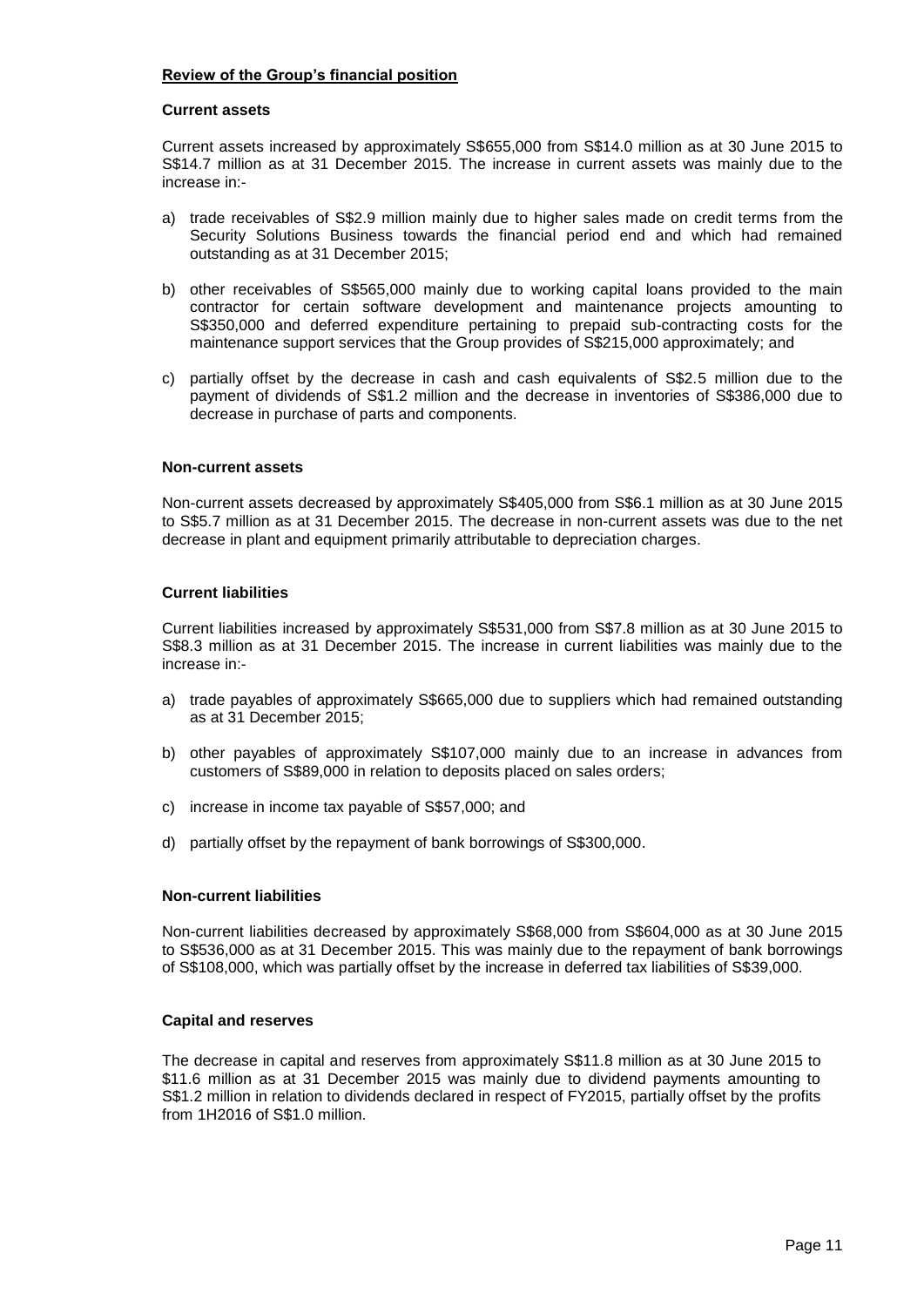#### **Review of the Group's cashflows**

#### **Net cash from operating activities**

In 1H2016, the net cash used in operating activities was approximately S\$717,000, which consisted of operating cashflows before working capital changes of S\$1.6 million, net working capital outflow of S\$2.3 million, income tax paid of S\$11,000 and interest received of S\$5,000.

The net working capital outflow arose mainly from the following:-

- a) an increase in trade receivables of S\$2.9 million mainly due to higher sales made on credit terms from the Security Solutions Business towards the financial period end and which had remained outstanding as at 31 December 2015;
- b) an increase in other receivables of S\$566,000 mainly due to working capital loans provided to the main-contractor for certain software development and maintenance projects amounting to S\$350,000 and deferred expenditure of S\$215,000 pertaining to prepaid sub-contracting costs for maintenance support services that the Group provides;
- c) partially offset by a decrease in inventories of S\$405,000 mainly due to the decrease in purchase of parts and components;
- d) partially offset by an increase in trade payables due to suppliers of S\$665,000; and
- e) partially offset by an increase in other payables of S\$108,000 mainly due to an increase in advances from customers of S\$89,000 in relation to deposits placed on sales orders.

#### **Net cash used in investing activities**

Net cash used in investing activities amounted to approximately S\$48,000 in 1H2016 mainly due to the purchase of information technology equipment.

#### **Net cash from financing activities**

Net cash used in financing activities amounted to approximately S\$1.6 million in 1H2016 mainly due to the payment of dividends amounting to S\$1.2 million and the repayment of bank borrowings and finance leases in aggregate of S\$405,000.

#### **9. Where a forecast, or a prospect statement, has been previously disclosed to shareholders, any variance between it and the actual results.**

Not applicable.

### **10**. **A commentary at the date of the announcement of the significant trends and competitive conditions of the industry in which the group operates and any known factors or events that may affect the group in the next reporting period and the next 12 months.**

The security products and solutions industry is generally dependent on factors such as actual or perceived threats from terrorism, civil and political unrests, government budgets and general economic conditions.

According to the latest Global Terrorism Database<sup>(1)</sup> by the National Consortium for the Study of Terrorism and Responses to Terrorism ("START"), there have been more than 140,000 cases of transnational and international terrorist incidents from 1970 to 2014. The recent bombings in Thailand and the attack in Paris as well as the continued threat of the Islamic State of Iraq and Syria ("ISIS") militant group, especially with the recent attacks in central Jakarta, continue to fuel security concerns.

The Group believes that it is well-positioned to benefit from the heightened security tensions and that the demand for security products and integrated security solutions will continue to rise in the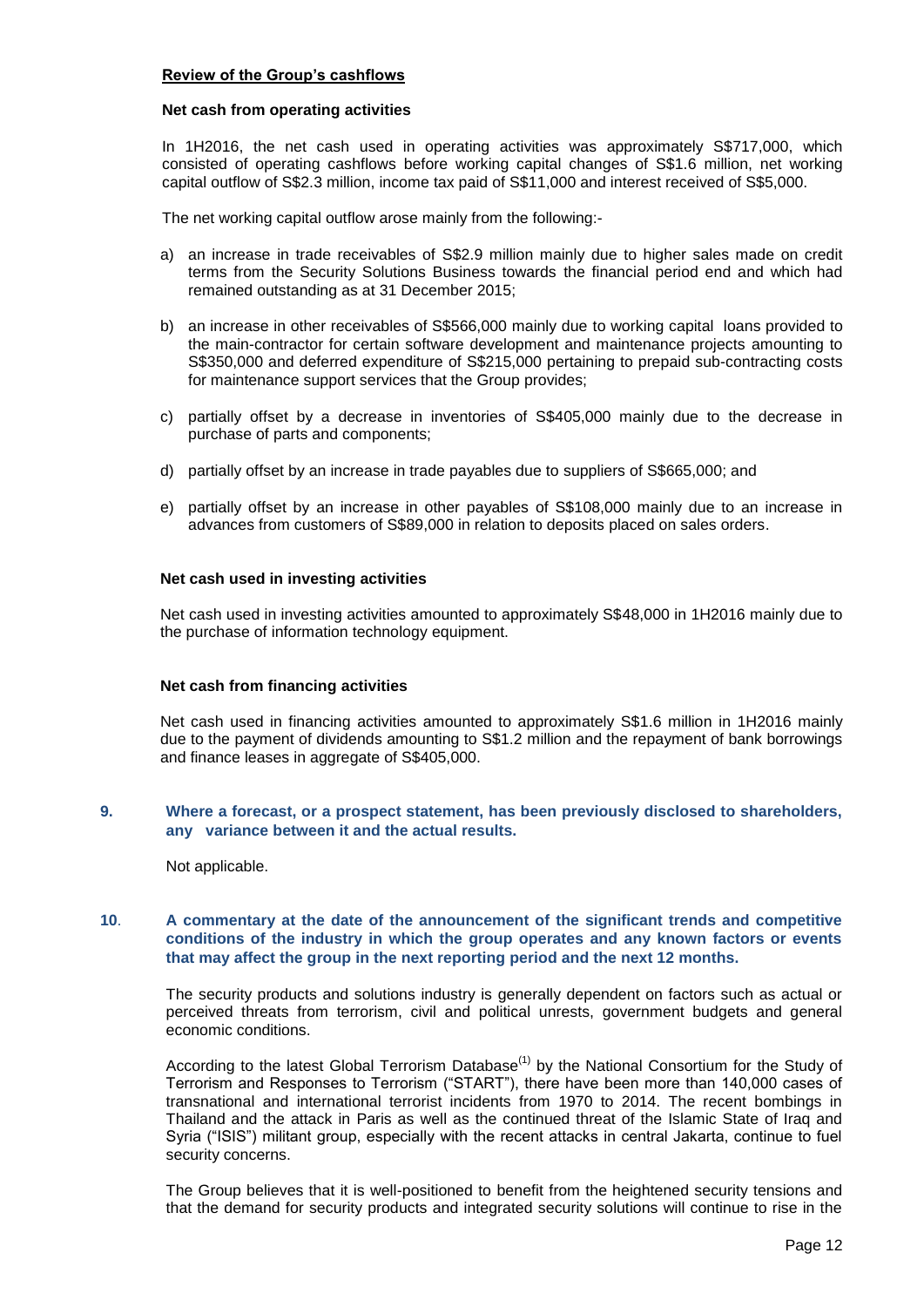long term. The Group continues to broaden its range of security products and integrated security solutions while ramping up its marketing efforts in the Asia Pacific.

As announced on 14 December 2015, the Group received a US\$64.46 million letter of award ("LOA") for the sale of one of its best-selling products, the Hyperspike Acoustic Hailing Devices ("AHD") and their supporting accessories for delivery to a customer in Southeast Asia. This is the largest LOA that the Group has received to date.

The Group also saw traction with some of its newer product additions. For example, as announced on 1 December 2015, the Group was appointed as a subcontractor for the deployment and maintenance of Bio-Nexus Ltd's Care-Nexus software system at the Visy Group's Chicago site ("Visy Project") as well as at 15 additional sites of the Visy Group. The project value of the Visy Project for the first of three modules is US\$600,000.

In order to boost its security business and expand its Singapore market presence, as announced on 29 October 2015, the Company entered into a memorandum of understanding ("MOU") for the proposed acquisition of a shareholding interest in Yatai Security & Communications Pte. Ltd. and Avac Systems Pte. Ltd., respectively. The proposed acquisitions are expected to enhance the Group's growth potential as it continues to build up its portfolio and strengthen its geographical footprint within and beyond its current markets.

The Group also plans to roll out the first set of product trials for customer review and approval of the Hyperwhistle, a high decibel traditional form whistle which aims to be the smallest and loudest whistle in the world, before moving to full production. This is part of the joint collaboration with United Tactical Systems, LLC. ("UTS") and Wattre Corporation ("Wattre") as announced on 23 December 2014 for the development, manufacturing, marketing and sale of the Hyperwhistle.

In order to increase the market liquidity of the Company's shares, while broadening its shareholder base and providing greater affordability and accessibility for investors to participate in the equity of the Company, the Company completed a share split of every one (1) existing ordinary share in the capital of the Company held by shareholders of the Company into three (3) shares. As at the date of listing of the split shares on 2 October 2015, the Company had an issued and paid-up share capital of approximately S\$9.4 million comprising 486,000,000 shares.

(1) *Global Terrorism Database is an open-source database including information on terrorist events around the world from 1970 through 2014 (with additional annual updates planned for the future). Link:<http://www.start.umd.edu/gtd/>*

## **11. Dividend**

(a) Whether any interim (final) ordinary dividend has been declared (recommended)

No.

(b) Any dividend declared (recommended) for the corresponding period of the immediately preceding financial year?

Name of dividend: Ordinary cash dividend Dividend type: Interim for 1H2015 Dividend rate: 0.75 cent per ordinary share Tax rate: Case of the Cone-tier tax exempt

(c) Date payable

Not applicable.

(d) Books closure date

Not applicable.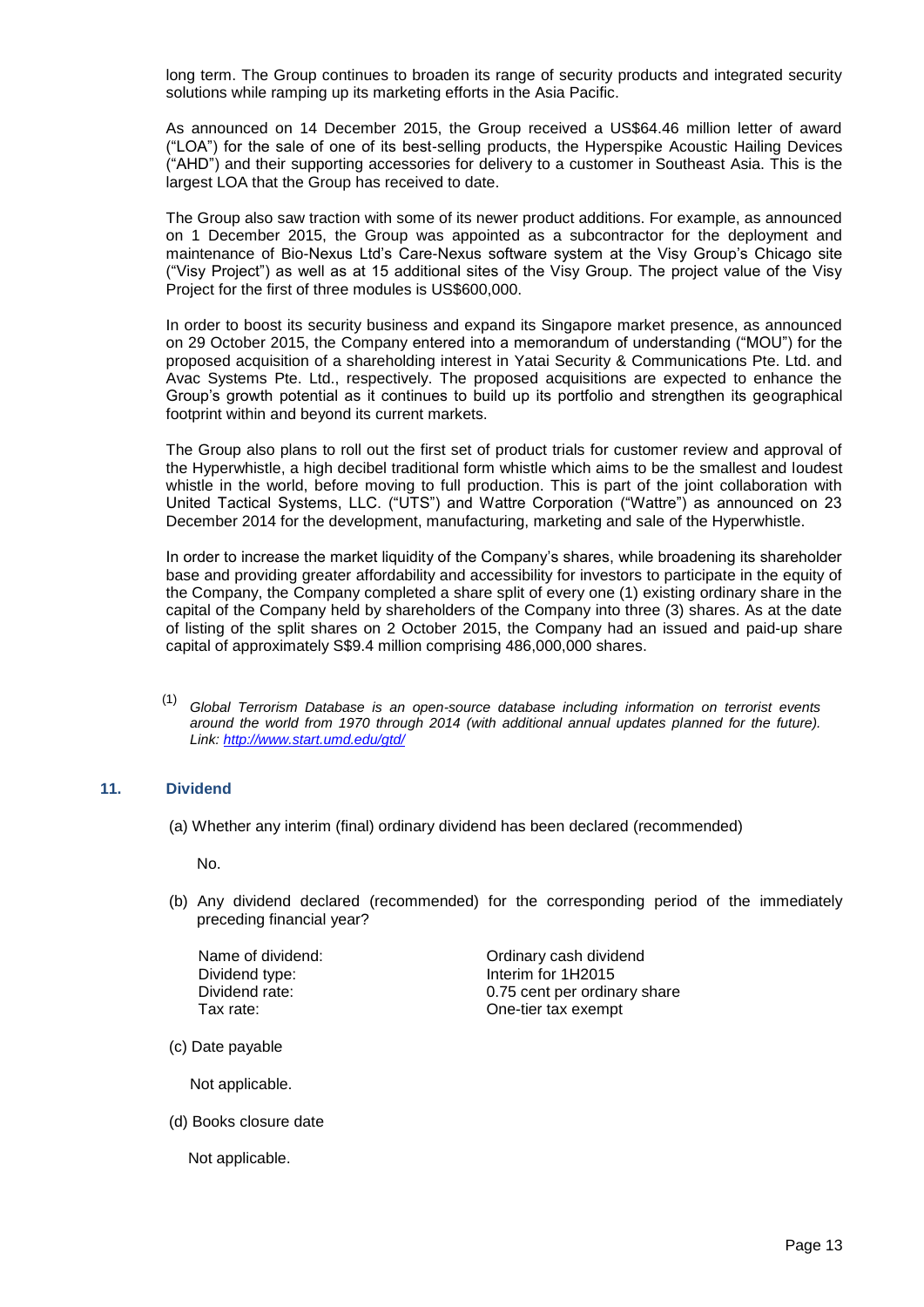## **12. If no dividend has been declared (recommended), a statement to that effect.**

Not applicable.

### **13. If the group has obtained a general mandate from shareholders for IPTs, the aggregate value of such transactions as required under Rule 920(1)(a)(ii). If no IPT mandate has been obtained, a statement to that effect.**

The Group does not have a general mandate from shareholders for IPTs pursuant to Rule 920(1)(a)(ii) of the Catalist Rules.

### **14. Use of Share Placement Proceeds**

The net proceeds from the Placement of approximately S\$2.5 million (the "Net Proceeds") have been utilised as follows:-

| (S\$'000)                                                                                                                                                                                          | Allocation of<br>Net Proceeds | Reallocation of<br>the use of Net<br>Proceeds | Net Proceeds<br>utilised as at<br>the date of this<br>announcement | Balance of Net<br>Proceeds as at the<br>date of this<br>announcement |
|----------------------------------------------------------------------------------------------------------------------------------------------------------------------------------------------------|-------------------------------|-----------------------------------------------|--------------------------------------------------------------------|----------------------------------------------------------------------|
| To develop the new secured<br>Virtual Healthcare Systems and<br>Solution business as well as for<br>capital expenditure on service<br>centre facilities relating to the<br>Hyperspike AHD business | 1,689                         | (700)                                         |                                                                    | 989                                                                  |
| Working capital                                                                                                                                                                                    | 800                           | 700                                           | (1,500)                                                            |                                                                      |
|                                                                                                                                                                                                    |                               |                                               |                                                                    |                                                                      |
| <b>Net Proceeds</b>                                                                                                                                                                                | 2,489                         |                                               | (1,500)                                                            | 989                                                                  |
|                                                                                                                                                                                                    |                               |                                               |                                                                    |                                                                      |

The Board wishes to inform shareholders that of the S\$1.7 million of the Net Proceeds initially allocated to develop the new secured Virtual Healthcare Systems and Solution business as well as for capital expenditure on service centre facilities relating to the Hyperspike AHD business, it considers it to be in the best interests of the Company and its shareholders to reallocate S\$0.7 million for working capital purposes as the Group had been able to make arrangements with the relevant suppliers for the use of their relevant equipment required to support its service centre facilities for the Hyperspike AHD business.

Please refer to the Company's announcement dated 26 September 2014 for further details on the Placement and the use of Net Proceeds.

The Company will make periodic announcements on the use of the Net Proceeds as and when the funds are materially disbursed.

#### **15. Confirmation by the Issuer pursuant to Rule 720(1)**

The Company confirms that it has procured undertakings from all of its Directors and executive officers as required under Rule 720(1) of the Catalist Rules.

## **16. Negative confirmation by the Board pursuant to Rule 705(5)**

The Board hereby confirms that, to the best of its knowledge, nothing has come to the attention of the Board, which may render the unaudited financial statements of the Group for 1H2016 to be false or misleading in any material aspect.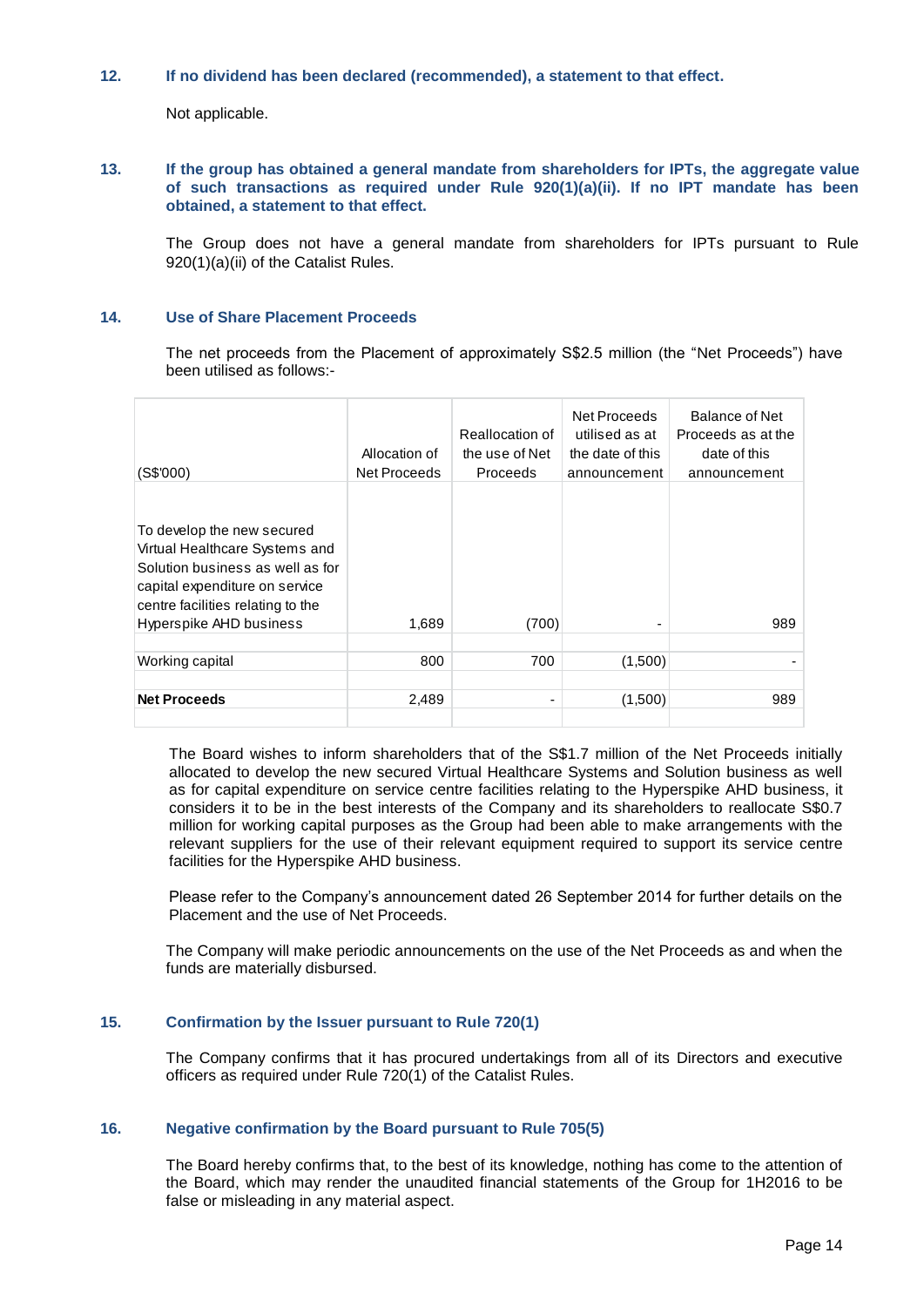Kelvin Lim Ching Song Executive Director and Chief Executive Officer 3 February 2016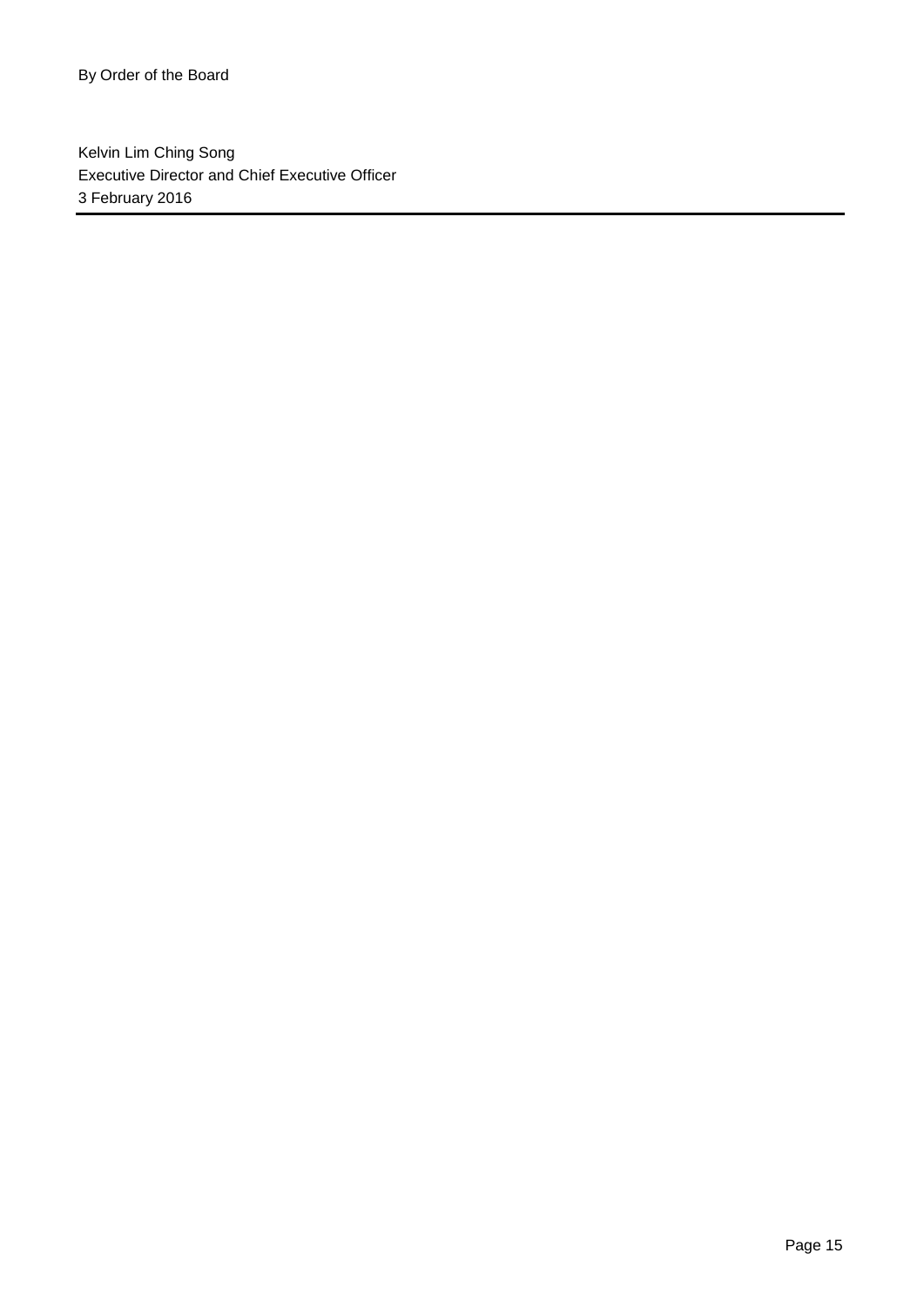

**IPS Securex Holdings Limited Company Registration Number: 201327639H Incorporated in the Republic of Singapore 71 Tech Park Crescent, Singapore 638072 www.ips-securex.com**

# **Media Release**

# **IPS Securex's 1H2016 net profit grew to S\$1.0 million**

- **Company believes that the demand for security products and integrated security solutions will continue to rise and benefit it in the long term**
- **Revenue increases from both the Security Solutions Business and Maintenance and Leasing Business led to an overall revenue growth of 20.5% to S\$7.0 million in 1H2016**
- **Gross Profit increased 17.2% to S\$3.4 million in 1H2016**

**SINGAPORE, 3 February 2016 – IPS Securex Holdings Limited ("IPS Securex"** or the "Company" and, together with its subsidiaries, the "Group"), a leading provider of security products and integrated security solutions with an established regional presence in the Asia Pacific, is pleased to announce that it recorded a net profit for the half year ended 31 December 2015 ("1H2016") of approximately S\$1.0 million, a 10.0% increase from the previous corresponding half year ended 31 December 2014 ("1H2015").

Commenting on the 1H2016 results, Mr Kelvin Lim (林青宋), Executive Director and Chief Executive Officer of IPS Securex said: *"We have registered improvements in our revenue and net profit for both our business segments in 1H2016. Due to seasonality, we expect to see stronger sales from our Security Solutions Business for the second half of our financial year ending 30 June 2016, as compared to 1H2016. Our customers who are government bodies and agencies, typically finalise their defence and security budgets in or around then. Moving forward, we will continue to work hard to expand our market presence in the Asia Pacific and beyond."*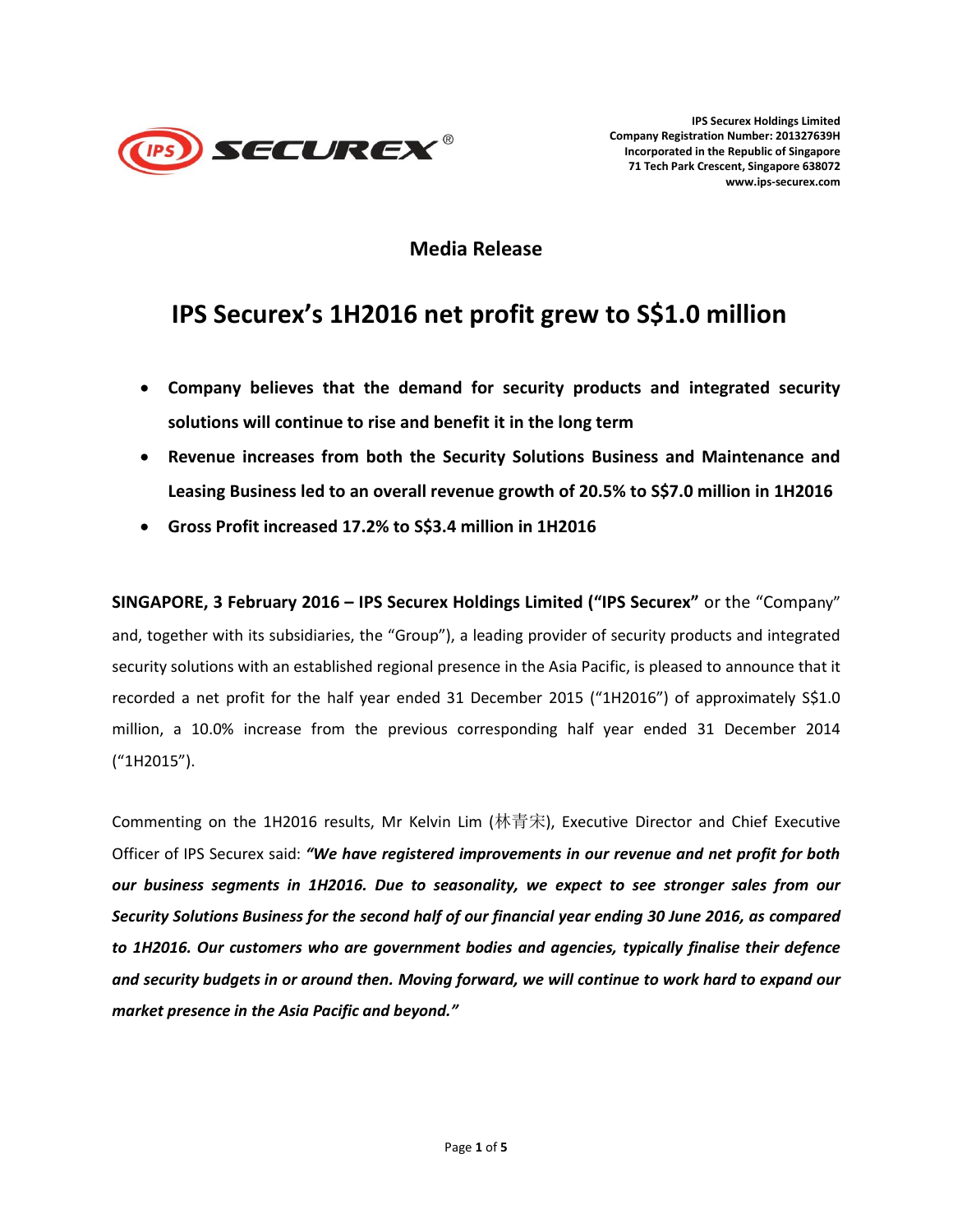## **1H2016 Financial Highlights**

| In S\$'million unless otherwise stated | 1H2016 | 1H2015 | Change (%) |
|----------------------------------------|--------|--------|------------|
| Revenue                                | 7.0    | 5.8    | 20.5       |
| <b>Gross profit</b>                    | 3.4    | 2.9    | 17.2       |
| Profit before income tax               | 1.1    | 1.0    | 6.4        |
| Net profit                             | 1.0    | 0.9    | 10.0       |

The Group's 1H2016 revenue increased by approximately 20.5% to S\$7.0 million, with the Security Solutions Business and the Maintenance and Leasing Business recording revenue gains of approximately S\$1.0 million and S\$158, 000 respectively.

The 29.4% boost in revenue for the Group's Security Solutions Business from S\$3.4 million in 1H2015 to S\$4.4 million in 1H2016 was mainly attributable to the increased demand for Acoustic Hailing Systems, one of its best-selling products, by customers in the Rest of Southeast Asia<sup>1</sup> as well as an increase in demand for integrated security solutions by customers in Singapore. This was partially offset by the lesser demand for Acoustic Hailing Systems by customers in Indochina<sup>2</sup>; a decreased demand for security products by customers in Singapore, and the absence of the supply of Border Security Equipment parts to customers in the Rest of Southeast Asia in 1H2016 as compared to 1H2015.

The Group's Maintenance and Leasing Business' revenue increased by approximately 6.6% from S\$2.4 million in 1H2015 to S\$2.5 million in 1H2016. This increase was largely attributable to adhoc maintenance support services fees to customers in Singapore, Indochina and the Rest of Southeast Asia; as well as fees earned during 1H2016 from the lease-and-maintenance contracts entered into with HDB in October 2014, for which the generation of lease income commenced in 1H2016. This was partially offset by the absence of consultancy fees earned in 1H2016 as compared to 1H2015, for the provision of security consultancy for the design of an airport security project.

 1 "Rest of Southeast Asia" includes Malaysia, Brunei, Indonesia, Philippines and Timor Leste.

<sup>&</sup>lt;sup>2</sup> "Indochina" includes Myanmar, Thailand, Laos, Cambodia and Vietnam.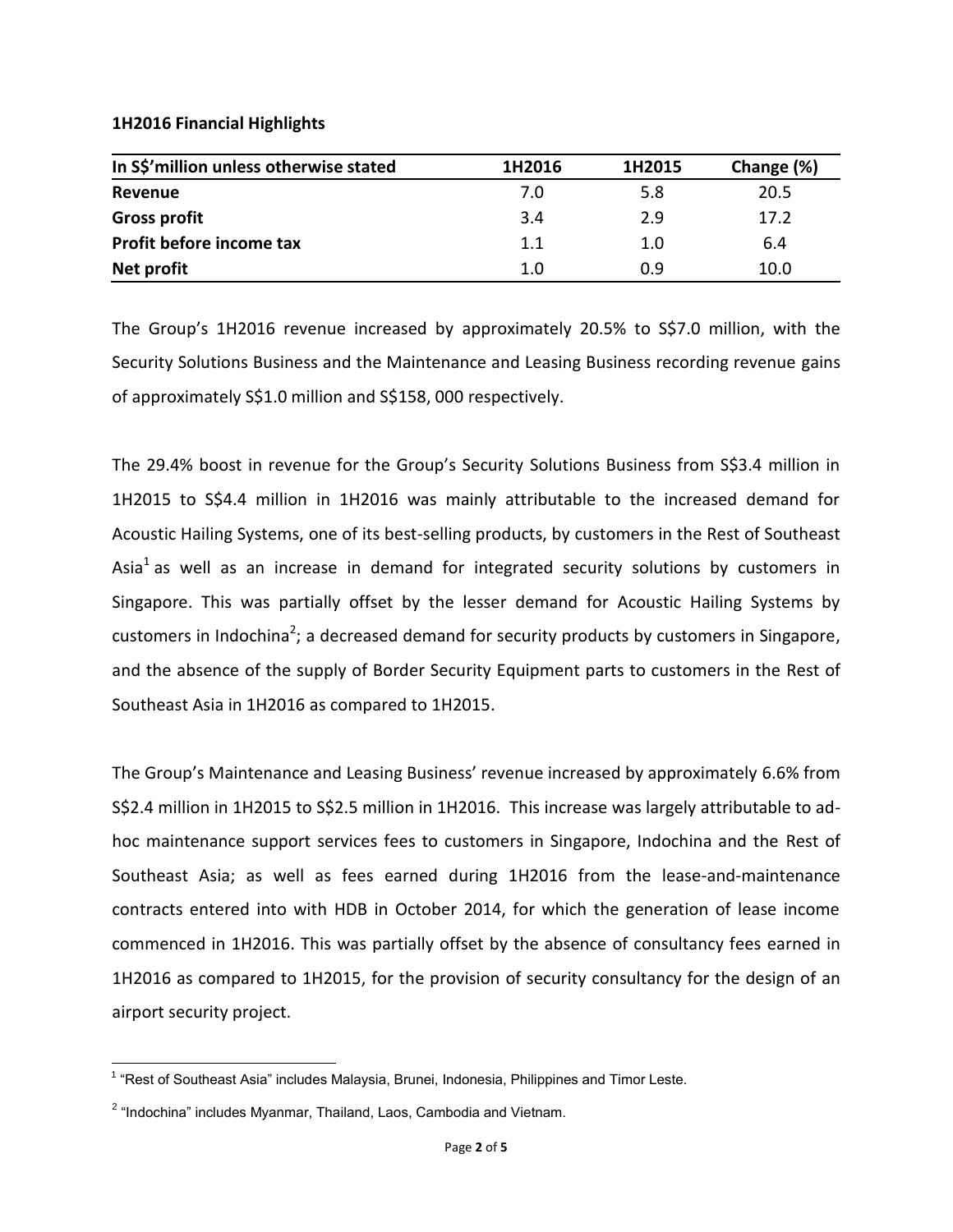The Group's gross profit increased by approximately 17.2% from S\$2.9 million in 1H2015 to S\$3.4 million in 1H2016.

Other operating expenses also remained relatively stable at S\$18,000 in 1H2016. Administrative expenses increased slightly from S\$2.1 million in 1H2015 to S\$2.4 million in 1H2016, which was mainly attributable to the increase in directors' and employees' remuneration and benefit expenses, and also professional fees incurred for the Company's share split exercise and the proposed acquistion of shareholding interests in Yatai Security & Communications Pte. Ltd. and Avac Systems Pte. Ltd., as well as office related expenses.

Overall, the Group recorded a net profit of approximately S\$1.0 million in 1H2016, a 10.0% increase from approximately S\$0.9 million in 1H2015.

## **Financial Position**

As at 31 December 2015, the Group had net assets of approximately S\$11.6 million, as compared to S\$11.8 million as at 30 June 2015. Cash and cash equivalents as at 31 December 2015 stood at approximately S\$2.3 million as compared to approximately S\$4.8 million as at 30 June 2015.

## **Looking Ahead**

The Group believes that the demand for security products and integrated security solutions will continue to rise and benefit it in the long term. The recent bombings in Thailand as well as the attack in Paris and the continued threat of the Islamic State of Iraq and Syria ("ISIS") militant group, especially with the recent attacks in central Jakarta, continue to fuel security concerns. As announced on 14 December 2015, the Group received a US\$64.46 million letter of award ("LOA") for the sale of one of its best-selling products - the Hyperspike acoustic hailing devices and their supporting accessories for delivery to a customer in Southeast Asia. This is the largest LOA that the Group has received to date.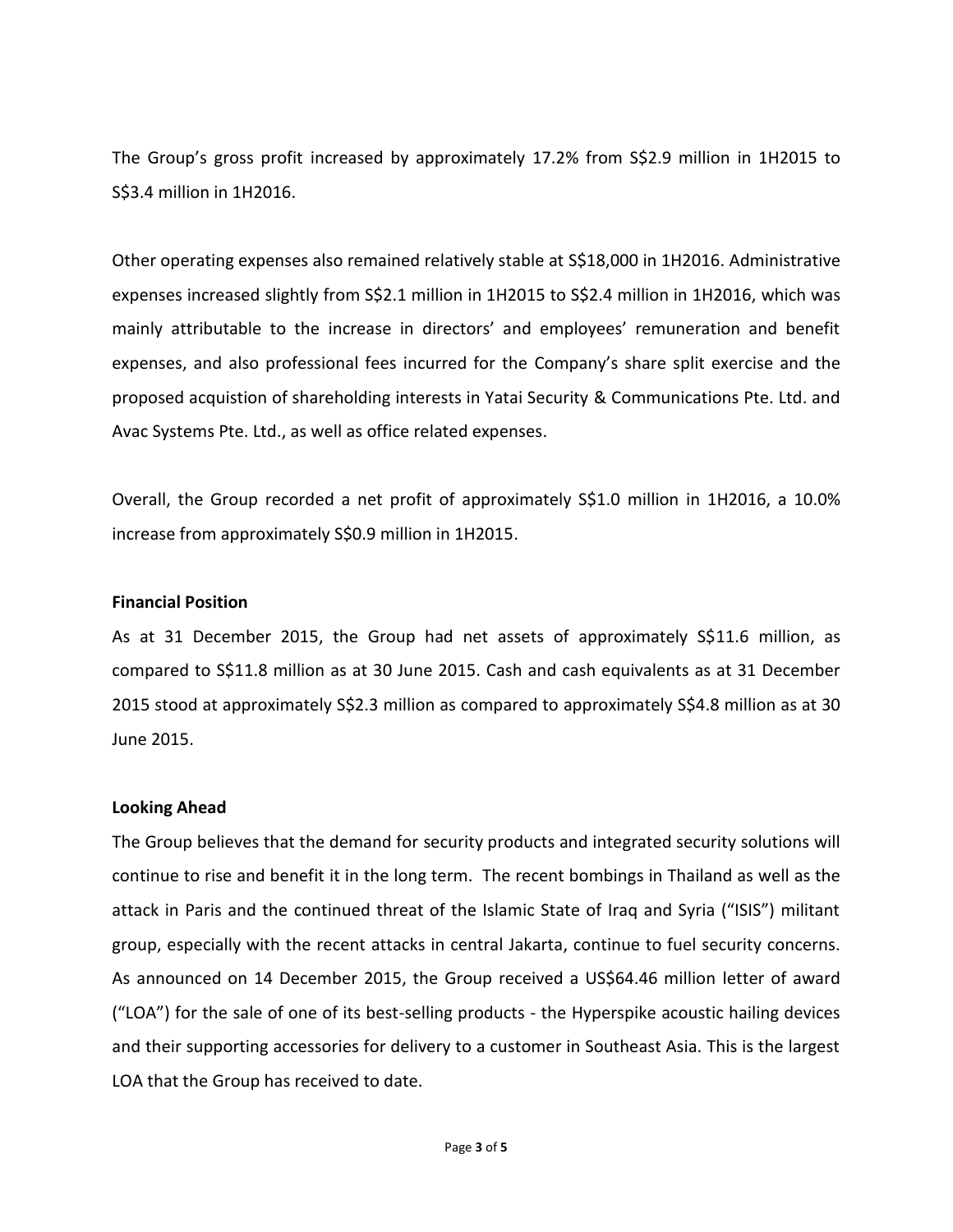Additionally, the Group has gained traction with some of its newer product additions. For example, as announced on 1 December 2015, the Group was appointed as a subcontractor for the deployment and maintenance of Bio-Nexus Ltd's Care-Nexus software system at the Visy Group's Chicago site ("Visy Project") as well as at 15 additional sites of the Visy Group. The project value of the Visy Project for the first of three modules is US\$600,000.

The Group believes that it is well-positioned to benefit from the heightened security tensions and the increase in security demand. It will continue to broaden its range of security products and integrated security solutions while ramping up its marketing efforts in the Asia Pacific.

To boost its security business and expand its Singapore market presence, as announced on 29 October 2015, the Company entered into a memorandum of understanding ("MOU") for the proposed acquisition of shareholding interests in Yatai Security & Communications Pte. Ltd. and Avac Systems Pte. Ltd.. The proposed acquisitions are expected to enhance the Group's growth potential as it continues to build up its portfolio and strengthen its geographical footprint within and beyond its current markets.

The Group also plans to roll out the first set of product trials for customer review and approval of the Hyperwhistle, a high decibel traditional form whistle which aims to be the smallest and loudest whistle in the world, before moving to full production. This is part of the joint collaboration with United Tactical Systems, LLC. ("UTS") and Wattre Corporation ("Wattre") as announced on 23 December 2014 for the development, manufacturing, marketing and sale of the Hyperwhistle.

End.

**Note to Media: This media release is to be read in conjunction with the announcement issued on SGXNET on the same date.**

**About IPS Securex Holdings Limited [\(www.ips-securex.com\)](http://www.ips-securex.com/)**